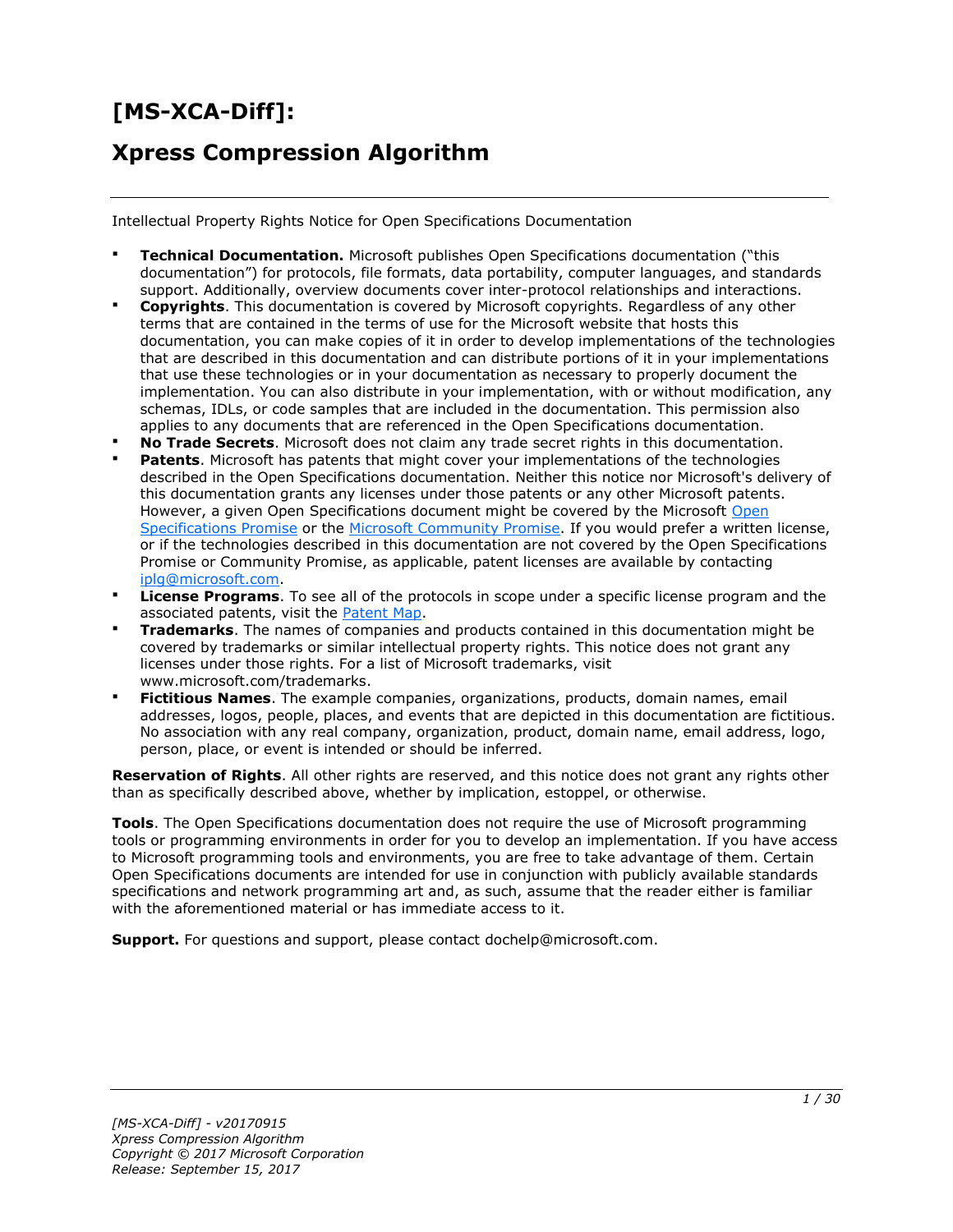# **Revision Summary**

| <b>Date</b> | <b>Revision</b><br><b>History</b> | <b>Revision</b><br><b>Class</b> | <b>Comments</b>                                                                 |  |
|-------------|-----------------------------------|---------------------------------|---------------------------------------------------------------------------------|--|
| 12/16/2011  | 1.0                               | <b>New</b>                      | Released new document.                                                          |  |
| 3/30/2012   | 1.0                               | None                            | No changes to the meaning, language, or formatting of the<br>technical content. |  |
| 7/12/2012   | 1.0                               | None                            | No changes to the meaning, language, or formatting of the<br>technical content. |  |
| 10/25/2012  | 2.0                               | Major                           | Significantly changed the technical content.                                    |  |
| 1/31/2013   | 2.0                               | None                            | No changes to the meaning, language, or formatting of the<br>technical content. |  |
| 8/8/2013    | 2.0                               | None                            | No changes to the meaning, language, or formatting of the<br>technical content. |  |
| 11/14/2013  | 2.1                               | Minor                           | Clarified the meaning of the technical content.                                 |  |
| 2/13/2014   | 2.1                               | None                            | No changes to the meaning, language, or formatting of the<br>technical content. |  |
| 5/15/2014   | 2.1                               | None                            | No changes to the meaning, language, or formatting of the<br>technical content. |  |
| 6/30/2015   | 3.0                               | Major                           | Significantly changed the technical content.                                    |  |
| 10/16/2015  | 3.0                               | None                            | No changes to the meaning, language, or formatting of the<br>technical content. |  |
| 7/14/2016   | 3.0                               | None                            | No changes to the meaning, language, or formatting of the<br>technical content. |  |
| 6/1/2017    | 3.0                               | None                            | No changes to the meaning, language, or formatting of the<br>technical content. |  |
| 9/15/2017   | 4.0                               | Major                           | Significantly changed the technical content.                                    |  |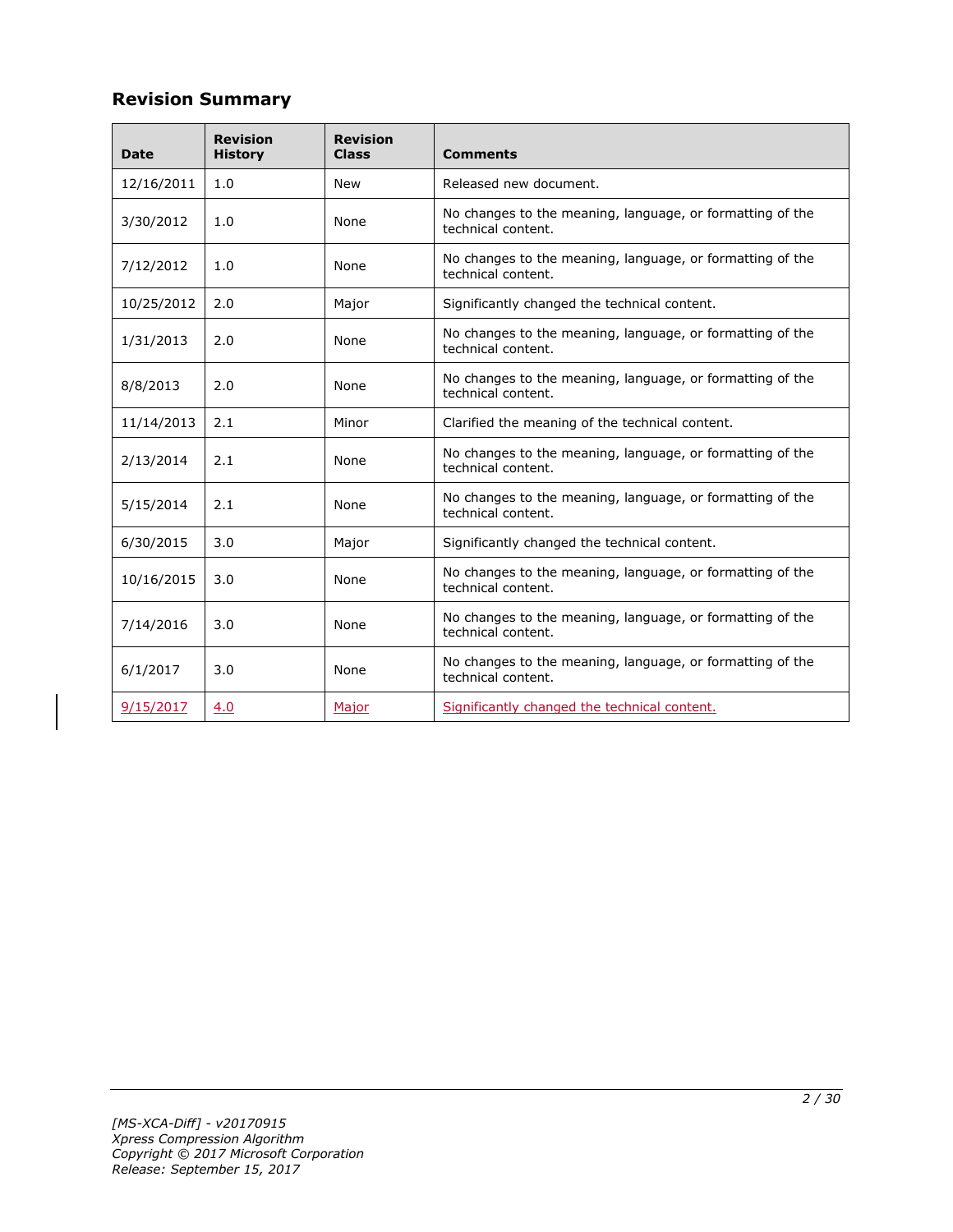# **Table of Contents**

| 1                      |         |  |
|------------------------|---------|--|
| 1.1                    |         |  |
| 1.2                    |         |  |
| 1.2.1                  |         |  |
| 1.2.2                  |         |  |
| 1.3                    |         |  |
| 1.4                    |         |  |
| 1.5                    |         |  |
| 1.6                    |         |  |
| $\mathbf{2}$           |         |  |
| 2.1                    |         |  |
| 2.1.1                  |         |  |
| 2.1.2                  |         |  |
| 2.1.3                  |         |  |
| 2.1.4                  |         |  |
|                        | 2.1.4.1 |  |
|                        | 2.1.4.2 |  |
|                        | 2.1.4.3 |  |
|                        |         |  |
| 2.2.1                  |         |  |
| 2.2.2                  |         |  |
| 2.2.3                  |         |  |
| 2.2.4                  |         |  |
| 2.3                    |         |  |
| 2.3.1                  |         |  |
| 2.3.2                  |         |  |
| 2.3.3                  |         |  |
| 2.3.4                  |         |  |
| 2.4                    |         |  |
| 2.4.1                  |         |  |
| 2.4.2                  |         |  |
| 2.4.3                  |         |  |
| 2.4.4                  |         |  |
| $2.5^{\circ}$<br>2.5.1 |         |  |
|                        | 2.5.1.1 |  |
|                        | 2.5.1.2 |  |
|                        | 2.5.1.3 |  |
|                        | 2.5.1.4 |  |
| 2.5.2                  |         |  |
| 2.5.3                  |         |  |
| 2.5.4                  |         |  |
|                        |         |  |
|                        |         |  |
| 3.1                    |         |  |
| 3.2                    |         |  |
| 3.3                    |         |  |
|                        |         |  |
| 4.1                    |         |  |
| 4.2                    |         |  |
| 5                      |         |  |
|                        |         |  |
| 6                      |         |  |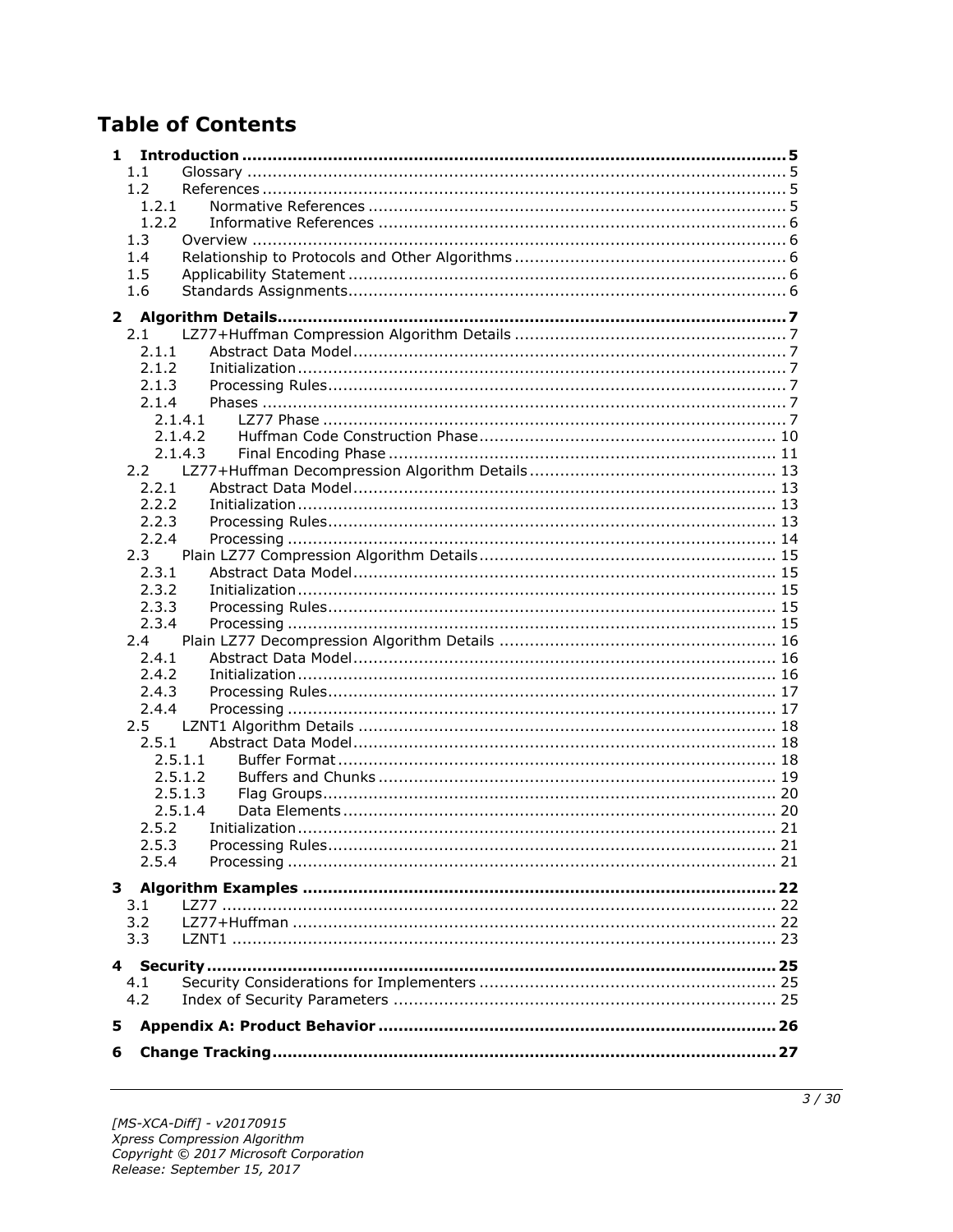| $\sim$ |  |
|--------|--|
|--------|--|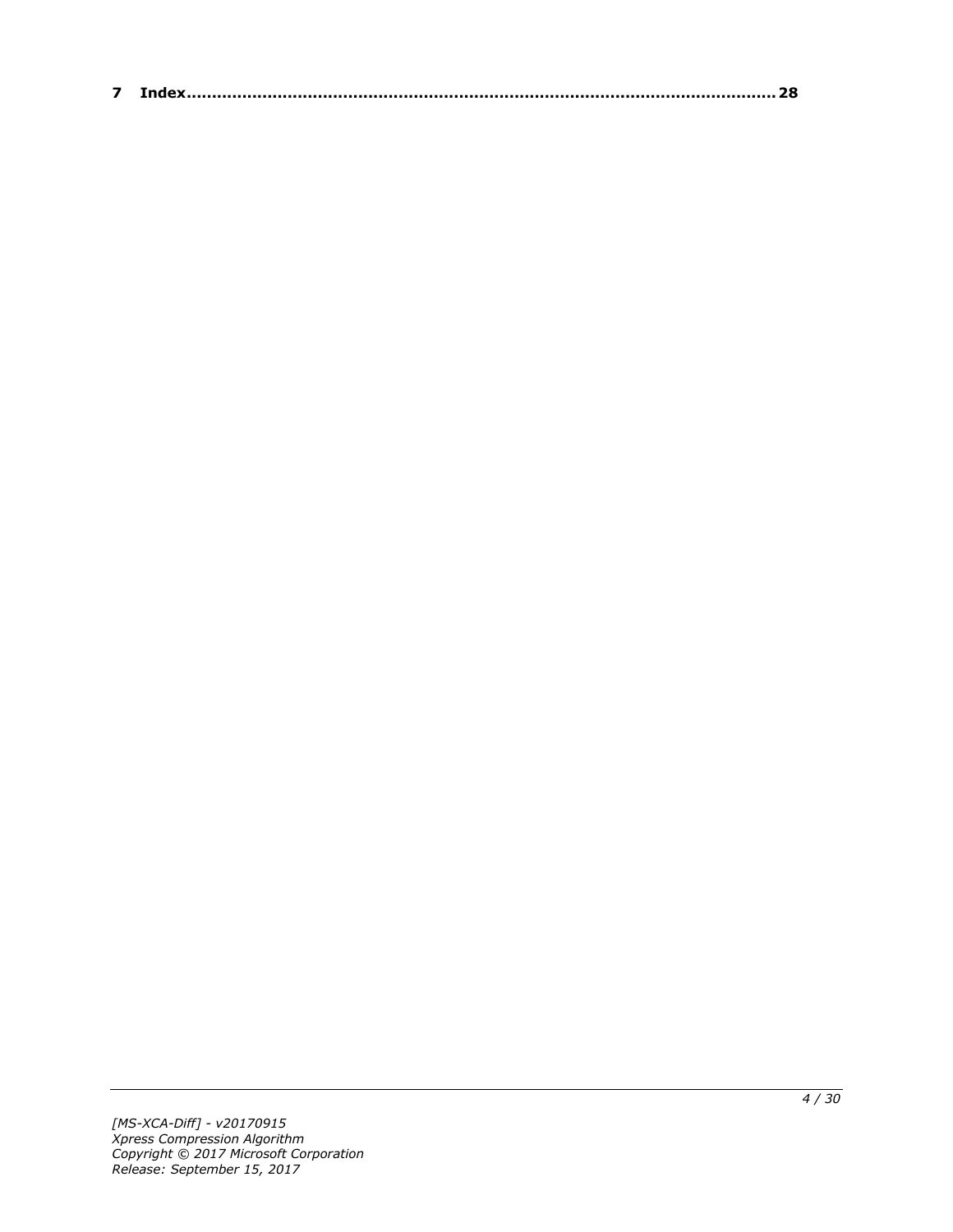# <span id="page-4-0"></span>**1 Introduction**

The Xpress Compression Algorithm has three variants, all designed for speed.

The fastest variant, Plain LZ77, implements the LZ77 algorithm ([UASDC]).

A slower variant, LZ77+Huffman, adds a Huffman encoding pass on the LZ77 data.

A third variant, LZNT1, implements LZ77 without the Huffman encoding pass of the second variant, but with an encoding process less complex than Plain LZ77.

Sections 1.6 and 2 of this specification are normative. All other sections and examples in this specification are informative.

### <span id="page-4-1"></span>**1.1 Glossary**

This document uses the following terms:

**Huffman alphabet**: A set of symbols used in Huffman encoding.

**Huffman code**: See "prefix code".

**Huffman codes**: A set of variable-length bit sequences for an alphabet of symbols. In order to provide compression, more frequent symbols are assigned shorter bit sequences. The bottomup Huffman construction process is optimal in the sense that the total length of the data is minimized, given the number of times each symbol occurs.

**Huffman symbol**: See "prefix code".

- **LZ77**: A general-purpose compression technique introduced by Lempel and Ziv in 1977. Byte sequences that are the same as previous sequences are replaced by a (length, distance) pair that unambiguously references the earlier sequence.
- **prefix code**: A type of code system, typically variable-length, having the prefix property, in that no valid code word in the system is a prefix of any other valid code word in the set.
- **MAY, SHOULD, MUST, SHOULD NOT, MUST NOT:** These terms (in all caps) are used as defined in [RFC2119]. All statements of optional behavior use either MAY, SHOULD, or SHOULD NOT.

# <span id="page-4-2"></span>**1.2 References**

Links to a document in the Microsoft Open Specifications library point to the correct section in the most recently published version of the referenced document. However, because individual documents in the library are not updated at the same time, the section numbers in the documents may not match. You can confirm the correct section numbering by checking the Errata.

# <span id="page-4-3"></span>**1.2.1 Normative References**

We conduct frequent surveys of the normative references to assure their continued availability. If you have any issue with finding a normative reference, please contact dochelp@microsoft.com. We will assist you in finding the relevant information.

[IEEE-MRC] Huffman, D.A., "A Method for the Construction of Minimum-Redundancy Codes", Proceedings of the IRE, vol. 40, pp. 1098-1101, September 1952, http://ieeexplore.ieee.org/xpls/abs\_all.jsp?arnumber=4051119&tag=1

[RFC2119] Bradner, S., "Key words for use in RFCs to Indicate Requirement Levels", BCP 14, RFC 2119, March 1997, http://www.rfc-editor.org/rfc/rfc2119.txt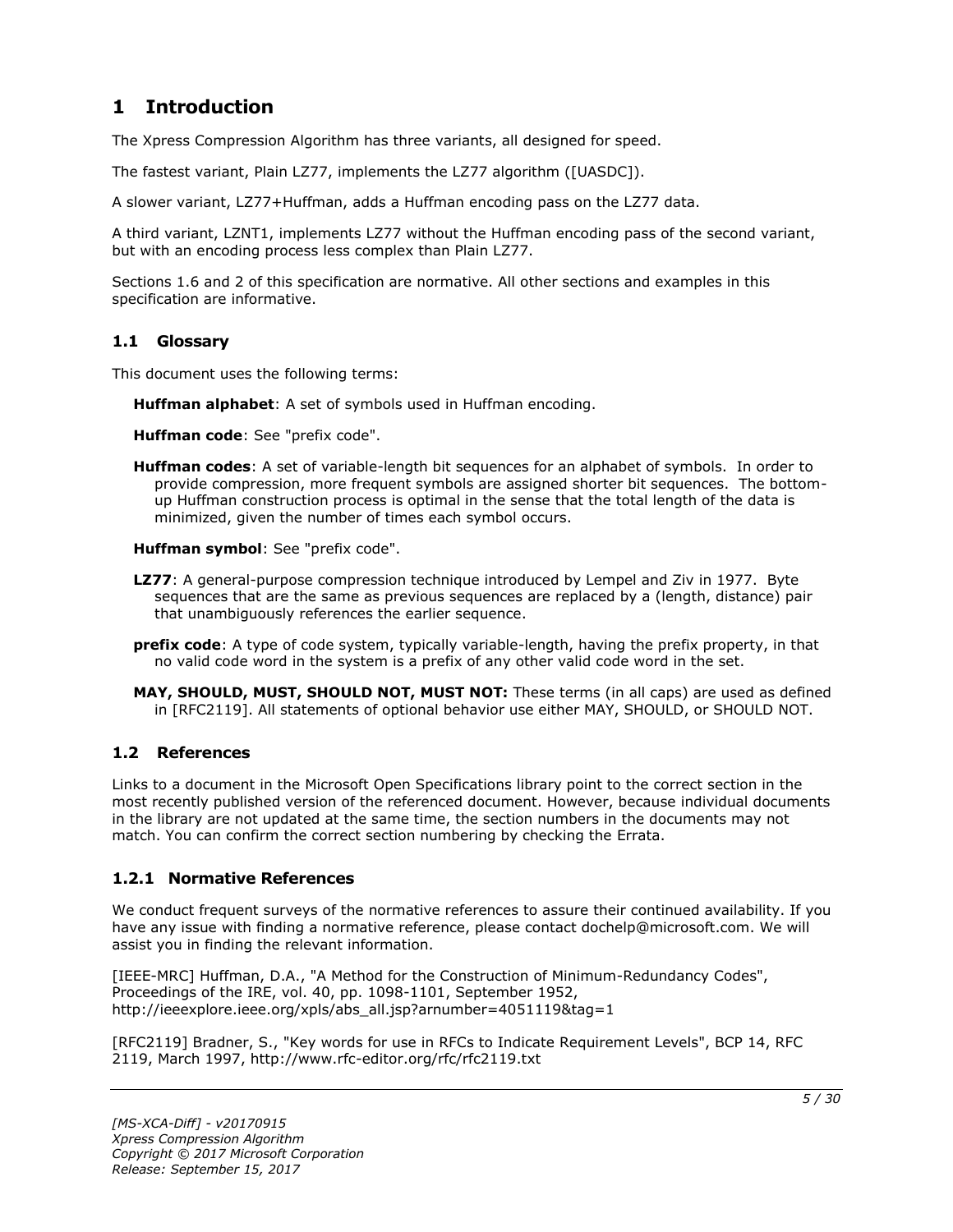[UASDC] Ziv, J. and Lempel, A., "A Universal Algorithm for Sequential Data Compression", May 1977, http://www.cs.duke.edu/courses/spring03/cps296.5/papers/ziv\_lempel\_1977\_universal\_algorithm.pdf

# <span id="page-5-0"></span>**1.2.2 Informative References**

None.

# <span id="page-5-1"></span>**1.3 Overview**

This algorithm efficiently compresses data that contain repeated byte sequences. It is not designed to compress image, audio, or video data. Between the trade-offs of compressed size and CPU cost, it heavily emphasizes low CPU cost.

# <span id="page-5-2"></span>**1.4 Relationship to Protocols and Other Algorithms**

This algorithm does not depend on any other algorithms or protocols. It is a compression method designed to have minimal CPU overhead for compression and decompression. A protocol that depends on this algorithm would typically need to transfer significant amounts of data that cannot be easily precompressed by another algorithm having a better compression ratio.

# <span id="page-5-3"></span>**1.5 Applicability Statement**

This algorithm is appropriate for any protocol that transfers large amounts of easily compressible textlike data, such as HTML, source code, or log files. Protocols use this algorithm to reduce the number of bits transferred.

# <span id="page-5-4"></span>**1.6 Standards Assignments**

None.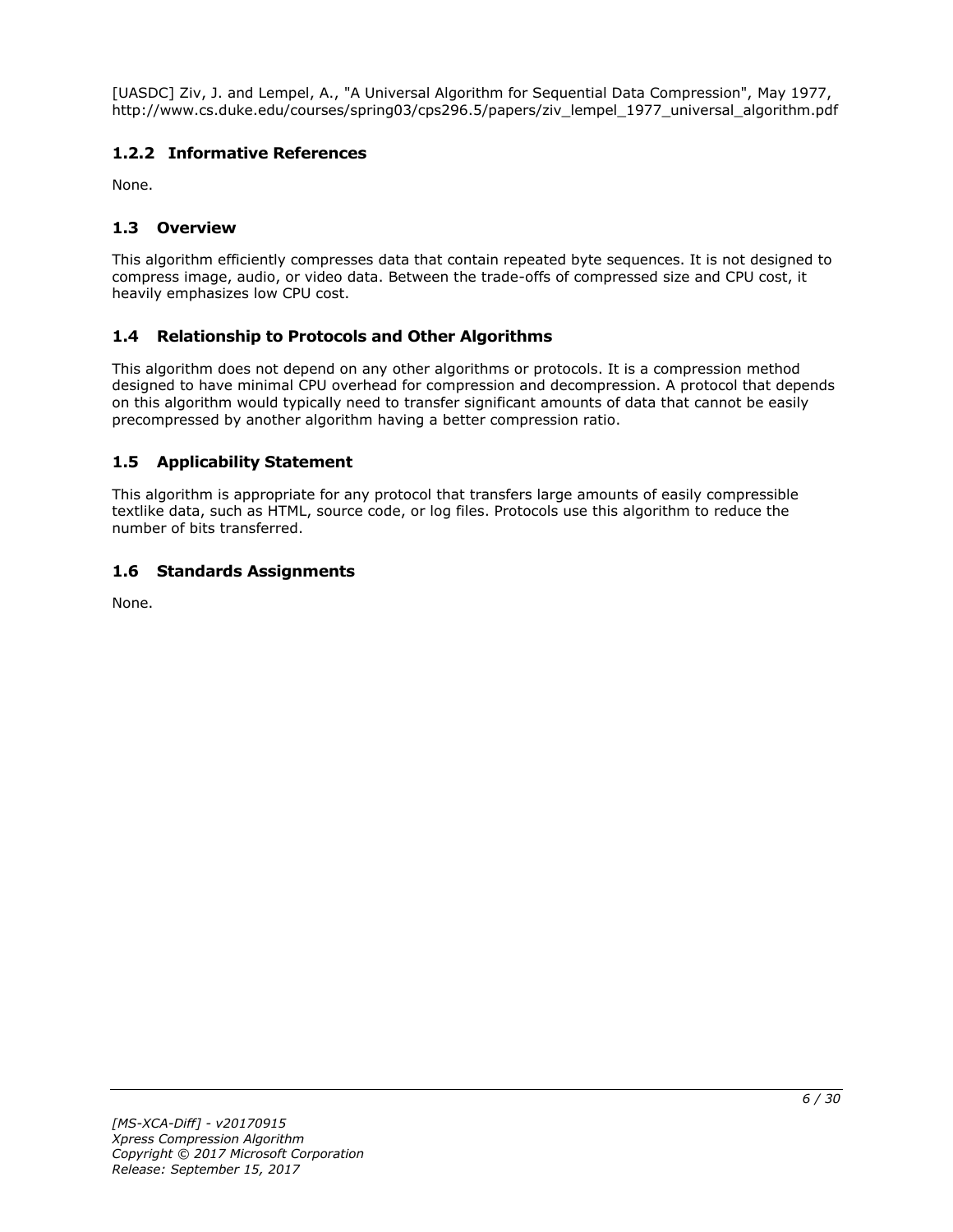# <span id="page-6-0"></span>**2 Algorithm Details**

# <span id="page-6-1"></span>**2.1 LZ77+Huffman Compression Algorithm Details**

The overall compression algorithm for the Huffman **[IEEE-MRC]** variant can be divided into three stages, which are performed in this order:

- 1. Perform **LZ77** (**[UASDC]**) compression to generate an intermediate compressed buffer.
- 2. Construct canonical **Huffman codes**.
- 3. Process the intermediate **LZ77** data, and re-encode it in a Huffman-based bit stream.

The algorithm cannot start Huffman encoding until it has computed the **Huffman codes**, and it cannot compute the **Huffman codes** until it knows the frequency of each symbol in the **Huffman alphabet**. To compute these frequencies, the algorithm first performs the **LZ77** phase. For efficiency, the algorithm SHOULD store the **LZ77** output so that the final phase does not have to recompute it.

The final compression format consists of two parts:

- The first 256 bytes indicate the bit length of each of the 512 **Huffman symbol**s (see prefix code).
- The remainder of the data is a sequence of **Huffman symbol**s, along with match lengths and distances.

The **Huffman alphabet** consists of 512 symbols, each with a numeric value in the range 0-511. The symbols 0-255 represent literal values that correspond to raw byte values as opposed to matches. The symbols 256-511 represent **matches** or **references** indicating that the next several bytes are the same as some bytes that previously occurred in the data. Each match consists of two encoded integers: a length and a distance. When the decoding method encounters a match symbol, the original data is reconstructed by copying <length> bytes from the position in its previously decompressed data of  $\leq$ [decompression cursor] – [match distance]>.

# <span id="page-6-2"></span>**2.1.1 Abstract Data Model**

None.

### <span id="page-6-3"></span>**2.1.2 Initialization**

None.

# <span id="page-6-4"></span>**2.1.3 Processing Rules**

None.

# <span id="page-6-5"></span>**2.1.4 Phases**

# <span id="page-6-6"></span>**2.1.4.1 LZ77 Phase**

This phase processes each byte of the input data and produces two outputs: the intermediate **LZ77** (**[UASDC]**) encoding of flags, literals, and matches; and the frequency of each symbol in the **Huffman alphabet**.

The following flowchart shows how the **LZ77** phase works.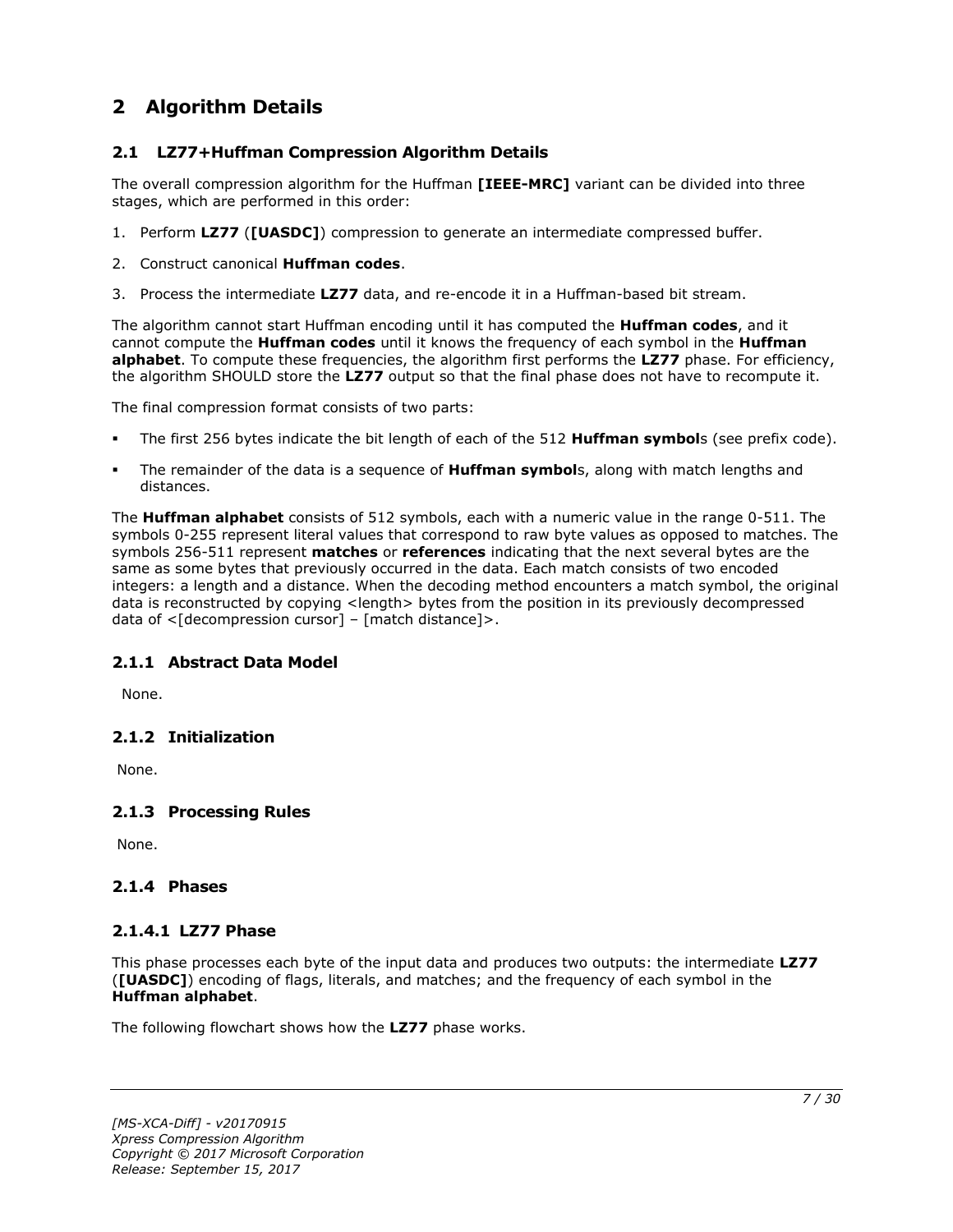

#### **Figure 1: LZ77 phase**

The **hash table** is an array of pointers to previous positions in the input buffer. It is used to find matches, as follows:

```
HashValue = HashThreeBytes(InputBuffer[CurrentPosition],
                            InputBuffer[CurrentPosition+1],
                           InputBuffer[CurrentPosition+2]);
PotentialMatch = HashTable[HashValue];
HashTable[HashValue] = CurrentPosition;
```
*[MS-XCA-Diff] - v20170915 Xpress Compression Algorithm Copyright © 2017 Microsoft Corporation Release: September 15, 2017*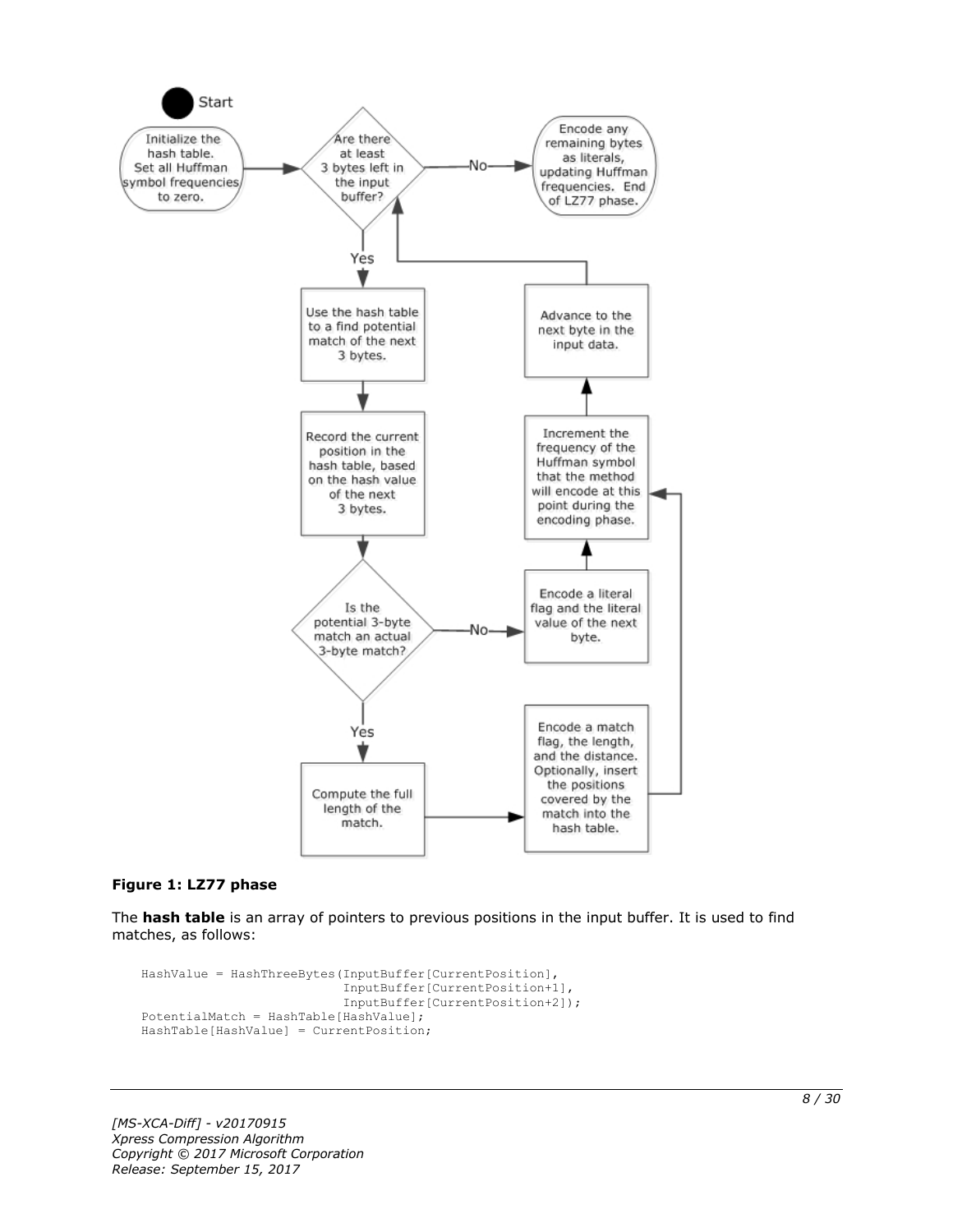The **HashThreeBytes** function SHOULD be quick to compute and provide a small number of collisions.

If the additional CPU cost is justified, the algorithm SHOULD be extended to search for longer matches than those provided by the basic **hash table**. This can be achieved with more **hash table**s, **tree**s, or a **chained hash table**. Finding longer matches generally results in smaller compressed data but requires more time for the compression method to execute.

The intermediate compression format that is produced in this phase SHOULD be designed for quick encoding and decoding, and it SHOULD be small enough to guarantee its fit in a temporary buffer that is only slightly larger than the input buffer. The algorithm will be more efficient if it is not necessary to check whether the temporary buffer has sufficient space.

The intermediate compression format SHOULD use bitmasks grouped in 32-bit values to represent the literal or match flags. Also, literal values SHOULD be stored as simple bytes in the intermediate stream. Matches SHOULD be encoded in sizes that are guaranteed to be less than or equal to their lengths.

For example, a 3-byte match could use 1 byte for its length and 2 bytes for its distance. Much longer matches SHOULD be encoded with a 2-byte distance and a special length value (such as 0xFF) indicating that the full length is encoded in the next 2 or 4 bytes.

During the **LZ77** phase, the algorithm SHOULD count the frequencies of the **Huffman symbol**s it will later encode. The **Huffman symbol** for each literal or match is computed in the following way.

- For literals, the Huffman symbol index is the value of the literal (ranging from 0 to 255, inclusive).
- For matches, the **Huffman symbol** is computed from the length and distance by using the following code, in which GetHighBit(Distance) is defined as the bit index of the highest set bit in the binary representation of the distance.

```
If (Lenqth - 3) < 15HuffmanSymbol = 256 + (Length - 3) + (16 * GetHighBit(Distance))Else
    HuffmanSymbol = 256 + 15 + (16 * \text{GetHighBit}(\text{Distance}))
```
Note that this definition assumes that *Distance* is greater than 0, and this is a valid assumption in this context.

| <b>Distance</b> | <b>Binary representation</b> | GetHighBit(Distance) |
|-----------------|------------------------------|----------------------|
|                 | 0001                         | 0                    |
|                 | 0010                         |                      |
|                 | 0101                         |                      |
|                 | 0111                         |                      |

The following table provides examples of **GetHighBit** calculations.

The **GetHighBit** function SHOULD be efficiently computed with a precomputed 256-byte table.

```
If Distance < 256
    DistanceHighBit = PrecomputedHighBitTable[Distance]
Else (assuming Distance \langle (1 \langle 16))
    DistanceHighBit = 8 + PrecomputedHighBitTable[Distance >> 8]
```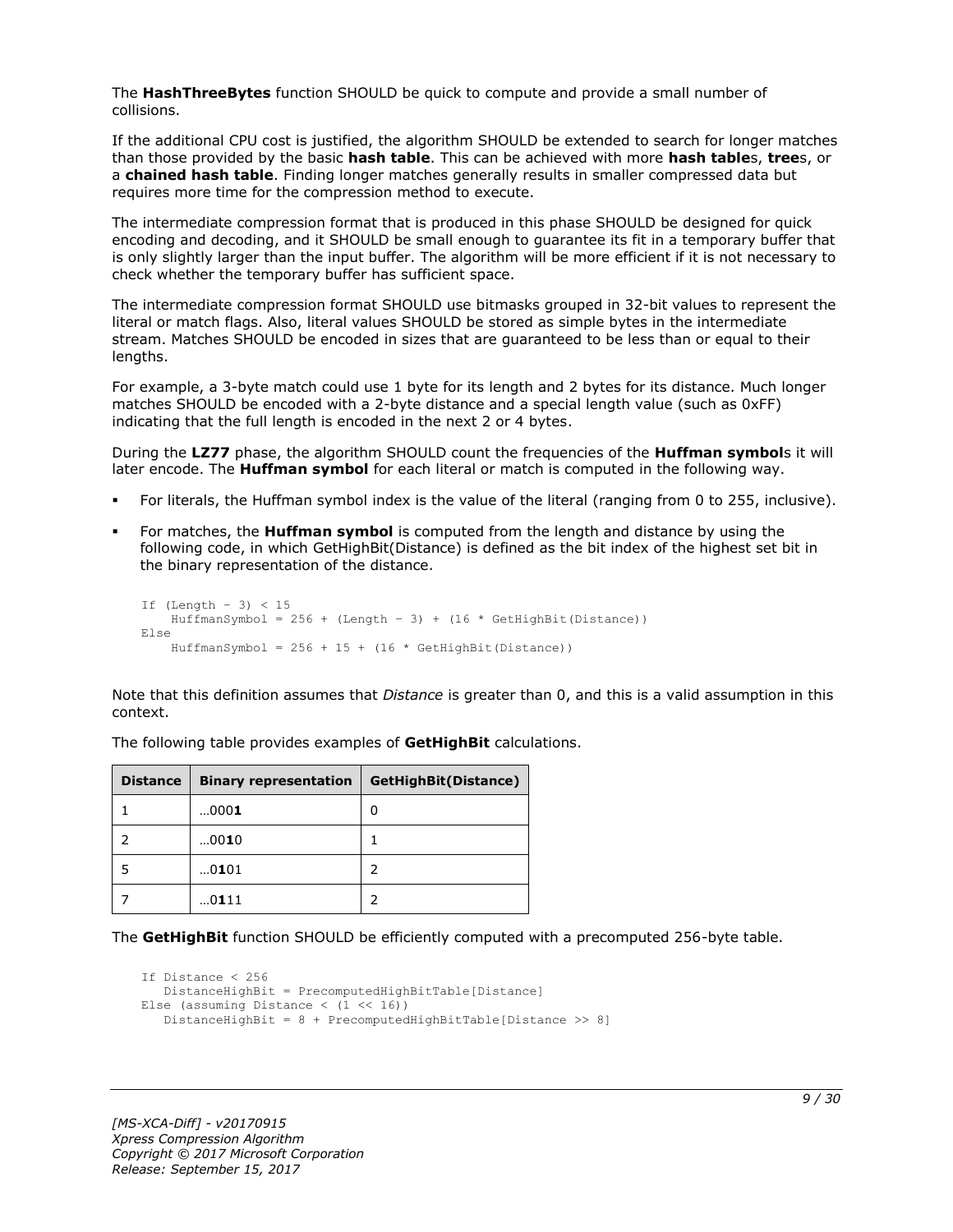# <span id="page-9-0"></span>**2.1.4.2 Huffman Code Construction Phase**

This phase computes canonical Huffman codes from the symbol counts generated by the LZ77 ([UASDC]) phase. For each of the 512 symbols in the Huffman alphabet, this phase computes the bit sequence that is used to encode the symbol. These codes are reconstructed by the decompression algorithm from the bit length of each symbol. The codes are canonical because they depend only on the bit length of the symbol, not the precise symbol count. This encoding saves space because bit lengths require fewer bits to store (4 bits per symbol) than exact counts (16 bits per symbol).

An additional requirement of this phase comes from the way the bit lengths are stored in the compressed data: each bit length is stored in 4 bits, so no bit length can be longer than 15 (a **length** of zero means that the symbol does not occur).

The following flowchart illustrates the length-limited canonical Huffman code construction method.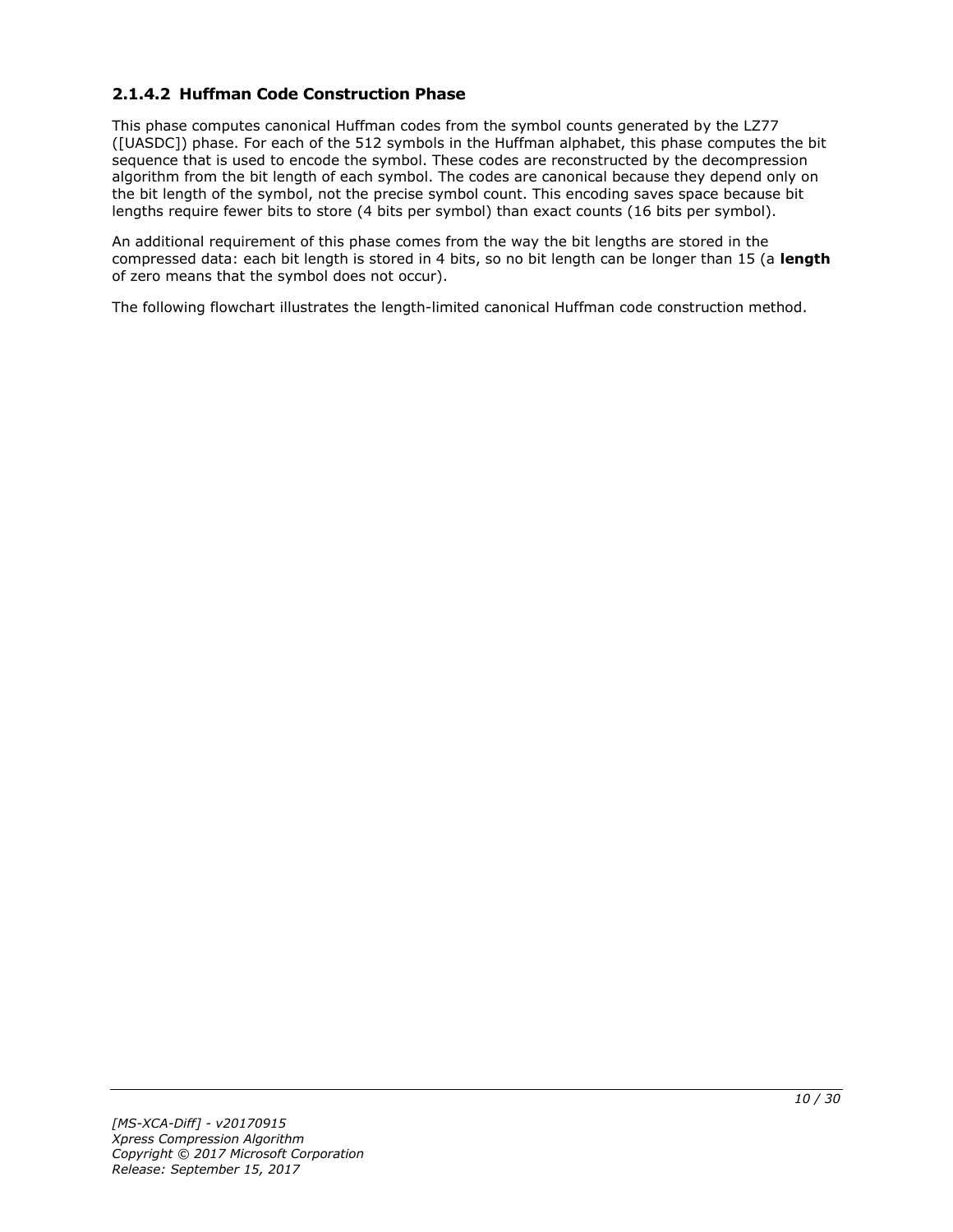

**Figure 2: Length-limited canonical Huffman code construction method.**

# <span id="page-10-0"></span>**2.1.4.3 Final Encoding Phase**

In the final encoding phase, the algorithm processes the intermediate encoding of literals and matches generated by the LZ77 ([UASDC]) phase. It re-encodes each literal and match using the canonical Huffman codes, but first it encodes the Huffman symbol bit lengths.

Each symbol bit length is encoded with 4 bits. Bit lengths for even-valued symbols are stored in the lower 4 bits of the bytes, whereas bit lengths for odd-valued symbols are stored in the higher 4 bits.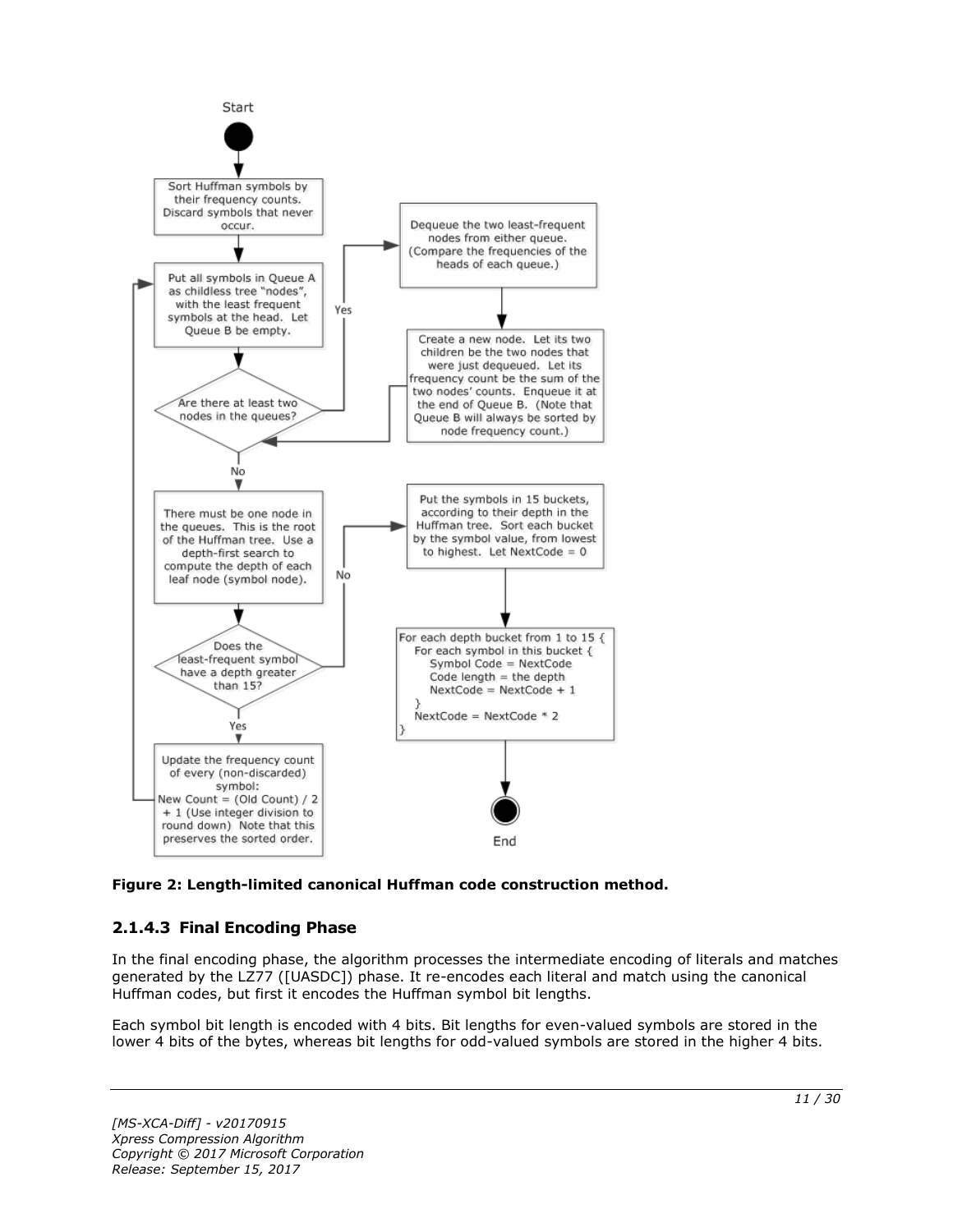For example, if the bit lengths of symbols 0, 1, 2, and 3 were 5, 6, 7, and 8, respectively, the first 2 bytes of the output buffer would be  $0 \times 65$  0x87. The Huffman [IEEE-MRC] construction process guarantees that each bit length fits in 4 bits. Symbols that are never used, and therefore have no Huffman code, have the special value of zero.

Because there are 512 Huffman symbols, and the format stores two lengths per byte, this part of the output data will always be exactly 256 bytes.

Following the 256-byte table, the format encodes the sequence of literals and matches. Literals are distinguished from matches by the value of the Huffman symbol: symbol values less than 256 are literals, whereas symbols greater than 255 are matches. Most matches require more bits to fully encode the distance and the length.

As explained in section 2.1.4.1, the match symbol value encodes the length of the match (up to 17) and the bit index of the highest set bit in the distance. If this bit index is, for example, 3, the decompression function can determine that the distance is at least 1000 (1000 binary, or 8 decimal) and at most 1111 (1111 binary, or 15 decimal). It can also compute that 3 more bits of information are required to determine the exact distance. Therefore, the encoder encodes the lower 3 bits of the distance directly in the output bit stream (which is also used to encode the variable-length Huffman codes). In general, the encoder explicitly encodes the lower <GetHighBit(Distance) > bits immediately following the match's Huffman symbol.

The encoder is required to process match lengths longer than 17. If the length is less than 18, the decoder can determine it directly from the match symbol by taking the lower 4 bits and adding 3. A lower-four-bits value of 15 is a special case that means the length is at least 18, and the full length is encoded with more bits. Unlike the extra-distance bits, the extra-length bits are not encoded seamlessly in the **Huffman** bit stream. Longer lengths are encoded with an extra byte in the output, and if that is not enough, an additional 2 bytes. The location of these extra bytes is such that, if the decompression function reads the **Huffman** bit stream in 2-byte chunks, these extra bytes are the next bytes that the decompression function will read.

Some implementations of the decompression algorithm expect an extra symbol to mark the end of the data. For example, certain implementations fail during decompression if the Huffman symbol 256 is not found after the actual data. For this reason, the encoding algorithm appends this symbol and increments the count of symbol 256 before the Huffman codes are constructed.

Note that match distances cannot be larger than 65,535, and match lengths cannot be longer than 65,538. The LZ77 phase is implemented to ensure that match lengths and distances do not exceed these values.

The following pseudocode demonstrates the encoding method.

```
Write the 256-byte table of symbol bit lengths
While there are more literals or matches to encode
       If the next thing is a literal
         WriteBits(SymbolLength[LiteralValue], SymbolCode[LiteralValue])
   Else // the next thing is a match
         Extract the length and distance of the match
        MatchSymbolValue = 256 + min(Length - 3, 15) + (16 * GetHighBit(Distance))
         WriteBits(SymbolLength[MatchSymbolValue], SymbolCode[MatchSymbolValue])
        If (Length - 3) \geq 15
            WriteByte(min(Length - 3 - 15, 255))
           If (Length - 3 - 15) >= 255
                WriteTwoBytes(Length – 3)
         WriteBits(GetHighBit(Distance), Distance – (1 << GetHighBit(Distance)))
WriteBits(SymbolLength[256], SymbolCode[256])
FlushBits()
```
The **WriteBits**, **WriteByte**, **WriteTwoBytes**, and **FlushBits** functions implicitly use five variables, which are initialized as follows: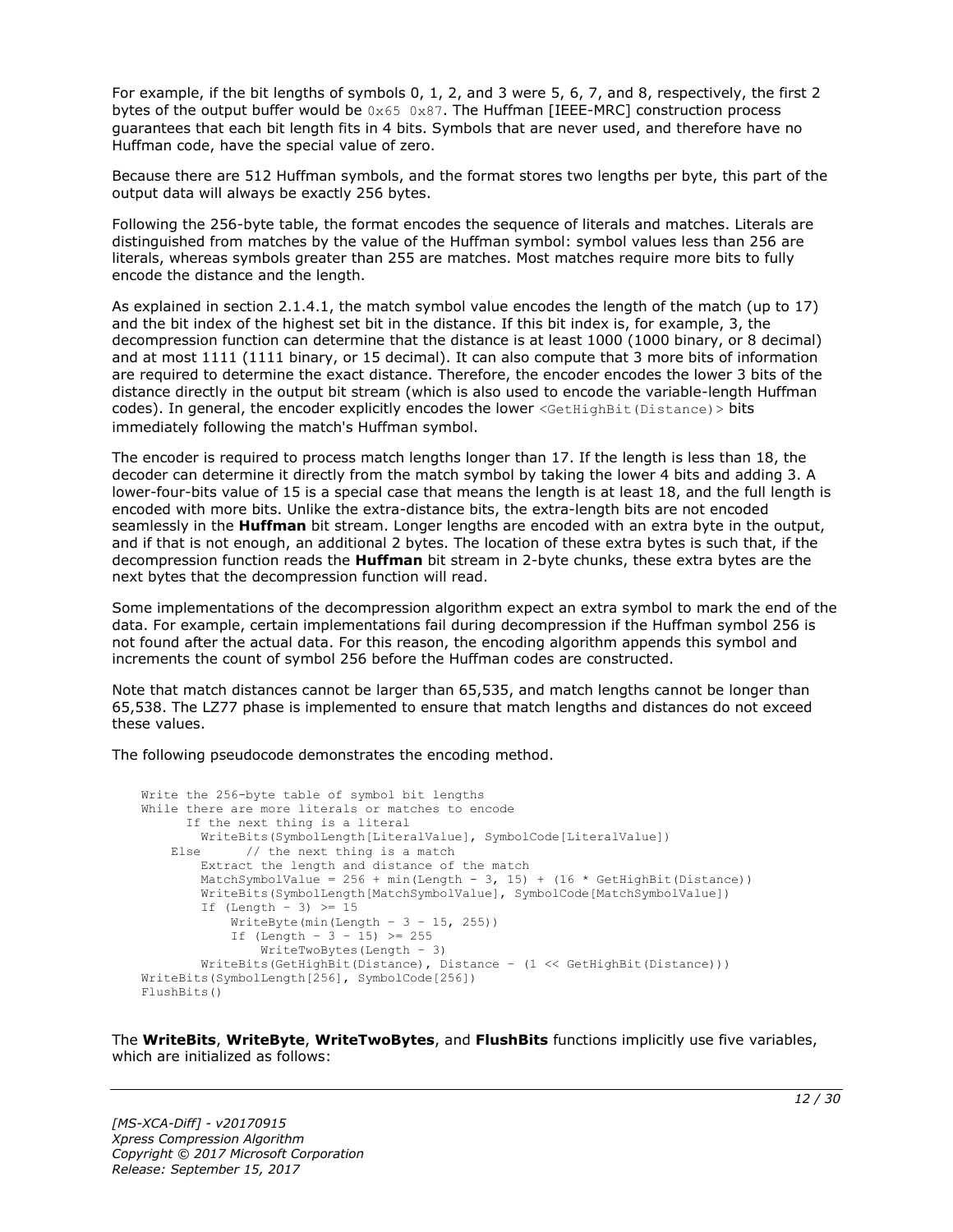```
FreeBits = 16
NextWord = 0OutputPosition1 = OutputBufferPointer + 256
OutputPosition2 = OutputBufferPointer + 258 
OutputPosition = OutputBufferPointer + 260
```
The following pseudocode shows the implementation of the functions. Note that a complete implementation must also include bounds checks to ensure that nothing is written beyond the output buffer.

```
WriteBits (NumberOfBitsToWrite, BitsToWrite)
     If FreeBits >= NumberOfBitsToWrite
         FreeBits = FreeBits – NumberOfBitsToWrite
         NextWord = (NextWord << NumberOfBitsToWrite) + BitsToWrite
     Else
         NextWord = (NextWord << FreeBits)
         NextWord = NextWord + (BitsToWrite >> (NumberOfBitsToWrite – FreeBits))
         FreeBits = FreeBits – NumberOfBitsToWrite
         Write (NextWord & 0xFF) to OutputPosition1
         Write (NextWord >> 8) to OutputPosition1 + 1
         OutputPosition1 = OutputPosition2
         OutputPosition2 = OutputPosition
         Advance OutputPosition by 2 bytes
         FreeBits = FreeBits + 16
         NextWord = BitsToWrite
End
WriteByte (ByteToWrite)
    Write ByteToWrite to OutputPosition
     Advance OutputPosition by 1 byte
End
WriteTwoBytes (BytesToWrite)
     Write (BytesToWrite & 0xFF) to OutputPosition
     Write (BytesToWrite >> 8) to OutputPosition + 1
    Advance OutputPosition by 2 bytes
End
FlushBits ()
     NextWord <<= FreeBits
     Write (NextWord & 0xFF) to OutputPosition1
     Write (NextWord >> 8) to OutputPosition1 + 1
       Write a 16-bit value of zero to OutputPosition2
     The final compressed size is the value of OutputPosition
End
```
### <span id="page-12-0"></span>**2.2 LZ77+Huffman Decompression Algorithm Details**

### <span id="page-12-1"></span>**2.2.1 Abstract Data Model**

None.

# <span id="page-12-2"></span>**2.2.2 Initialization**

None.

# <span id="page-12-3"></span>**2.2.3 Processing Rules**

None.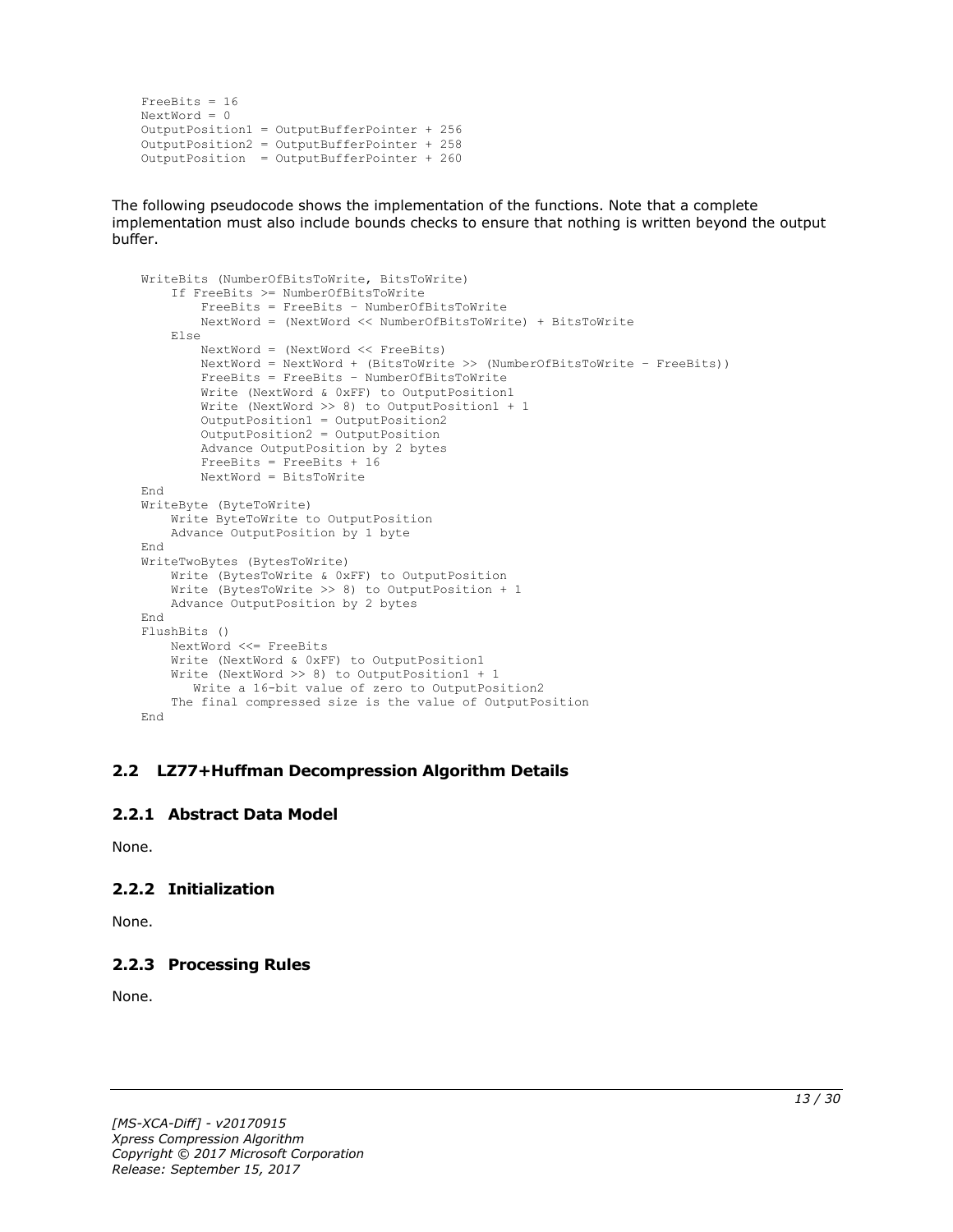#### <span id="page-13-0"></span>**2.2.4 Processing**

The decompression algorithm uses the 256-byte Huffman table to reconstruct the canonical Huffman [IEEE-MRC] representations of each symbol. Next, the Huffman stream of LZ77 ([UASDC]) literals and matches is decoded to reproduce the original data.

The following method can be used to construct a decoding table. The decoding table will have 2^15 entries because 15 is the maximum bit length permitted by the Xpress Compression Algorithm for a Huffman code. If a symbol has a bit length of X, it has  $2^(15 - X)$  entries in the table that point to its value. The order of symbols in the table is sorted by bit length (from low to high), and then by symbol value (from low to high). These requirements represent the agreement of canonicalness with the compression end of the algorithm. The following pseudocode shows the table construction method:

```
CurrentTableEntry = 0
For BitLength = 1 to 15
   For Symbol = 0 to 511
         If the encoded bit length of Symbol equals BitLength
            EntryCount = (1 \leq \leq 15 - \text{BitLength}) Repeat EntryCount times
                 If CurrentTableEntry >= 2^15
                     The compressed data is not valid. Return with error.
                 DecodingTable[CurrentTableEntry] = Symbol
                 CurrentTableEntry = CurrentTableEntry + 1
If CurrentTableEntry does not equal 2^15
     The compressed data is not valid. Return with error.
```
A valid implementation MUST use a method that provides results equivalent to those of the preceding table-based method to construct a data structure for decoding canonical Huffman codes. An implementation MAY use this simple table-based method, but SHOULD use a faster method.

The compression stream is designed to be read in (mostly) 16-bit chunks, with a 32-bit register maintaining at least the next 16 bits of input. This strategy allows the code to seamlessly handle the bytes for long match lengths, which would otherwise be awkward. The following pseudocode demonstrates this method.

```
Build the decoding table
CurrentPosition = 256 // start at the end of the Huffman table
NextBits = Read16Bits(InputBuffer + CurrentPosition)
CurrentPosition += 2
NextBits <<= 16
NextBits |= Read16Bits(InputBuffer + CurrentPosition)
CurrentPosition += 2
ExtraBits = 16
Loop until a terminating condition
    Next15Bits = NextBits \gg (32 - 15)
     HuffmanSymbol = DecodingTable[Next15Bits]
     HuffmanSymbolBitLength = the bit length of HuffmanSymbol, from the table in
                              the input buffer
     NextBits <<= HuffmanSymbolBitLength
     ExtraBits -= HuffmanSymbolBitLength
     If ExtraBits < 0
        NextBits |= Read16Bits(InputBuffer + CurrentPosition) << (-ExtraBits)
         ExtraBits += 16
         CurrentPosition += 2
     If HuffmanSymbol < 256
        Output the byte value HuffmanSymbol to the output stream.
     Else If HuffmanSymbol == 256 and
             the entire input buffer has been read and
             the expected decompressed size has been written to the output buffer
         Decompression is complete. Return with success.
     Else
        HuffmanSumbol = HuffmanSumbol - 256 MatchLength = HuffmanSymbol mod 16
```
*[MS-XCA-Diff] - v20170915 Xpress Compression Algorithm Copyright © 2017 Microsoft Corporation Release: September 15, 2017*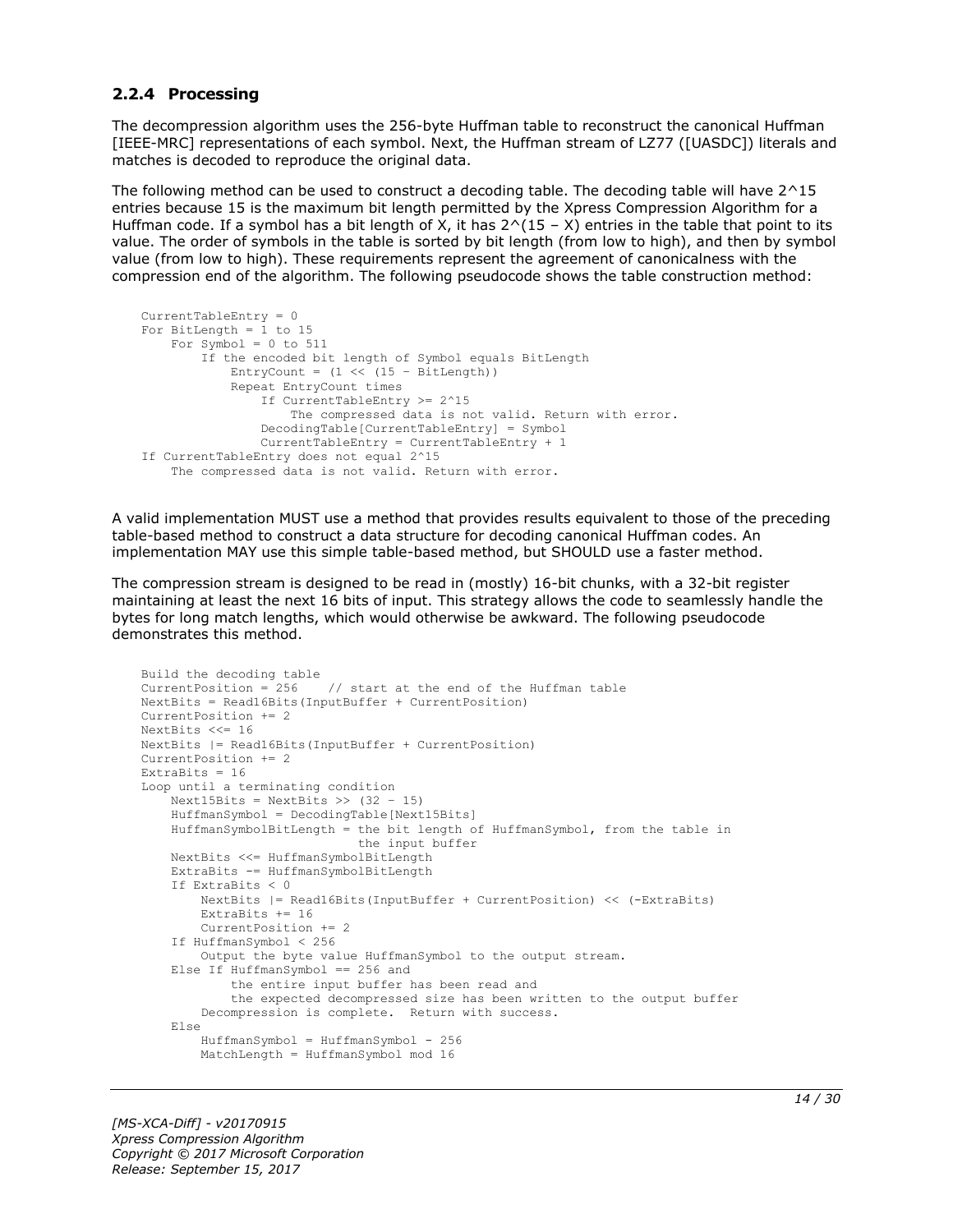```
 MatchOffsetBitLength = HuffmanSymbol / 16
If MatchLength == 15 MatchLength = ReadByte(InputBuffer + CurrentPosition)
     CurrentPosition += 1
     If MatchLength == 255
        MatchLength = Read16Bits(InputBuffer + CurrentPosition)
         CurrentPosition += 2
         If MatchLength < 15
             The compressed data is invalid. Return error.
         MatchLength = MatchLength - 15
     MatchLength = MatchLength + 15
 MatchLength = MatchLength + 3
MatchOffset = NextBits >> (32 - \text{MatchOffsetBitLength}) MatchOffset += (1 << MatchOffsetBitLength)
 NextBits <<= MatchOffsetBitLength
 ExtraBits -= MatchOffsetBitLength
 If ExtraBits < 0
    Read the next 2 bytes the same as the preceding (ExtraBits < 0) case
For i = 0 to MatchLength - 1
     Output OutputBuffer[CurrentOutputPosition – MatchOffset + i]
```
An implementation MUST also generate an error indicating that the compressed data is not valid in the event of an improper memory access outside the buffer.

Note that the match-copying loop copies 1 byte at a time and cannot use the standard library functions **memcpy** or **memove**. A sequence of bytes such as aaaaaa can be encoded like this: [literal: "a"][match: offset=1, length=5]. In other words, the match length can be greater than the match offset, and this necessitates the 1-byte-at-a-time copying strategy.

# <span id="page-14-0"></span>**2.3 Plain LZ77 Compression Algorithm Details**

### <span id="page-14-1"></span>**2.3.1 Abstract Data Model**

None.

### <span id="page-14-2"></span>**2.3.2 Initialization**

None.

### <span id="page-14-3"></span>**2.3.3 Processing Rules**

None.

### <span id="page-14-4"></span>**2.3.4 Processing**

The fastest variant of the Xpress Compression Algorithm avoids the cost of the Huffman[IEEE-MRC] pass by encoding the LZ77 [UASDC] literals and matches in a simple way. The encoding process is similar to the method described in section 2.1.4.1, with the key difference that the largest match offset it can encode is 8192 instead of the 65535 limit of the Huffman format. The literal or match flags are encoded in 32-bit chunks. Literals are encoded with a simple byte value. Matches are encoded with a 16-bit value, where the high 13 bits represent the offset and the low 3 bits represent the length. Long lengths are encoded with an additional 4 bits, then 8 bits, and then 16 bits. The following pseudocode provides an outline of the encoding method.

```
Flags = 0 // this is a 32-bit integer value
FlagCount = 0
FlagOutputPosition = 0
OutputPosition = 4
InputPosition = 0
```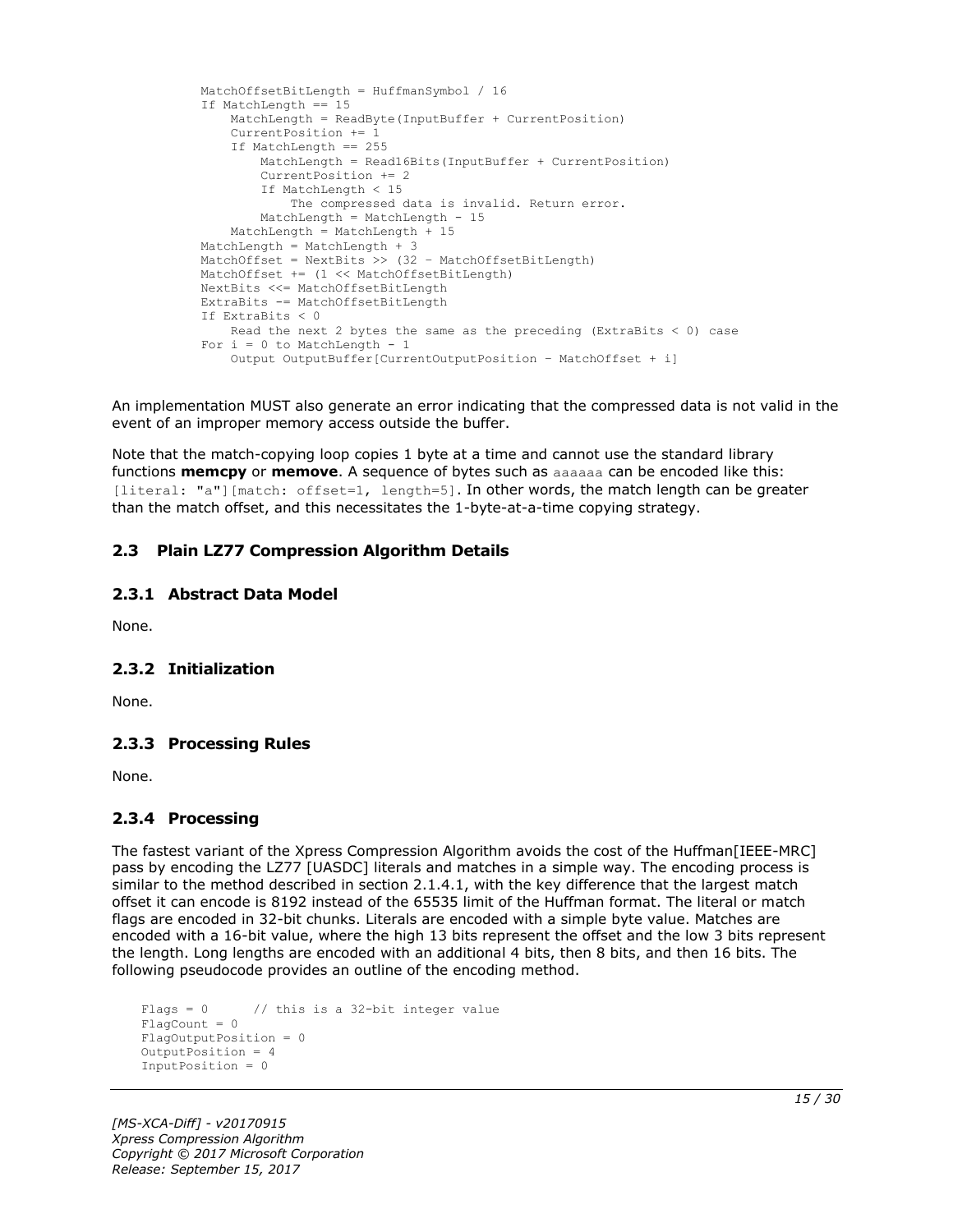```
LastLengthHalfByte = 0
While InputPosition has not reached the end of the input buffer
     Try to find a match with a length of at least 3 (see section 2.1.4.1)
    The match must be within the last 8,192 bytes (MatchOffset \leq 2^13)
     If no match was found or InputPosition + 2 is beyond the input buffer
         Copy 1 byte from InputPosition to OutputPosition. Advance both.
         Flags <<= 1
        FlagCount = FlagCount + 1 If FlagCount == 32
             Write the 32-bit value Flags to FlagOutputPosition
            Fla<sub>q</sub>Count = 0 FlagOutputPosition = OutputPosition
             OutputPosition += 4
     Else // a valid match was found
         Let MatchLength and MatchOffset describe the match
         MatchLength = MatchLength – 3
         MatchOffset = MatchOffset – 1
         MatchOffset <<= 3
        MatchOffset | = min(MatchLength, 7) Write the 16-bit value MatchOffset to OutputPosition
         OutputPosition += 2
         If MatchLength >= 7
             MatchLength -= 7
             If LastLengthHalfByte == 0
                 LastLengthHalfByte = OutputPosition
                Write the byte value min(MatchLength, 15) to OutputPosition
                 OutputPosition += 1
             Else
                 OutputBuffer[LastLengthHalfByte] |= min(15, MatchLength) << 4
                LastLengthHalfByte = 0
             If MatchLength >= 15
                 MatchLength -= 15
                 Write the byte value min(MatchLength, 255) to OutputPosition
                OutputPosition += 1
                 If MatchLength >= 255
                     MatchLength += 15 + 7
                    Write the 2-byte value MatchLength to OutputPosition
                     OutputPosition += 2
        Flags = (Flags \ll 1) | 1
        FlagCount = FlagCount + 1
         If FlagCount == 32
             Write the 32-bit value Flags to FlagOutputPosition
             FlagCount = 0
             FlagOutputPosition = OutputPosition
             OutputPosition += 4
         Advance InputPosition to the first byte that was not in the match
Endwhile
Flags <<= (32 – FlagCount)
Flags |= (1 \lt\lt (32 - \text{FlagCount})) - 1Write the 32-bit value Flags to FlagOutputPosition
The final compressed size is the value of OutputPosition
```
# <span id="page-15-0"></span>**2.4 Plain LZ77 Decompression Algorithm Details**

### <span id="page-15-1"></span>**2.4.1 Abstract Data Model**

None.

# <span id="page-15-2"></span>**2.4.2 Initialization**

None.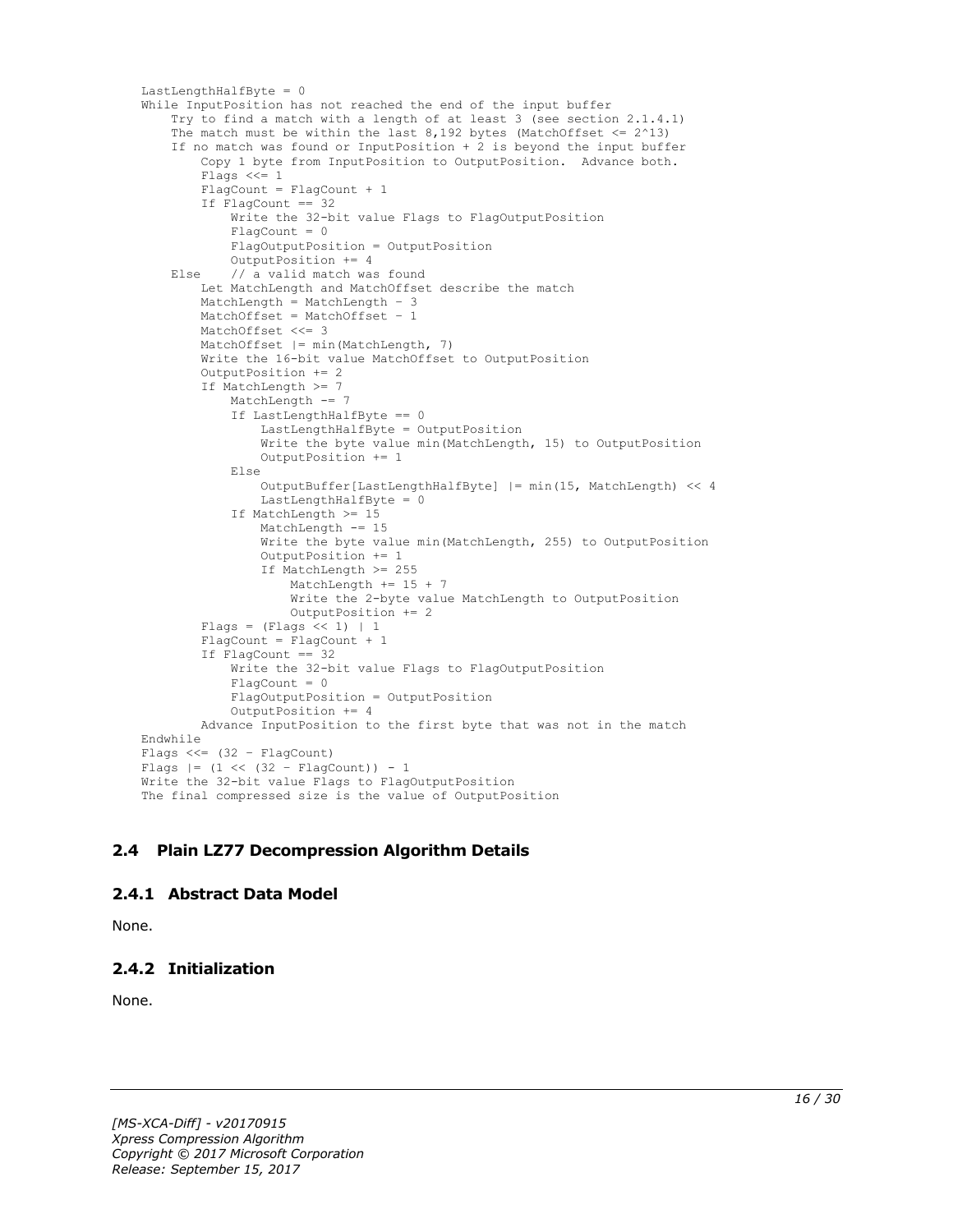### <span id="page-16-0"></span>**2.4.3 Processing Rules**

None.

#### <span id="page-16-1"></span>**2.4.4 Processing**

This section provides the decompression method corresponding to the compression method that is described in section 2.3. The basic structure is to decode each flag, which indicates whether the next item is a literal or a match. Literals are copied directly from the input buffer to the output buffer. Matches are decoded into a (length, offset) pair that is used to copy data from earlier in the output buffer. If the code that follows reads or writes outside the provided buffers at any time, an implementation MUST return an error indicating that the compressed buffer is invalid. Note that the match-copying loop copies 1 byte at a time and cannot use the standard library functions **memcpy** or **memmove**. A sequence of bytes such as aaaaaa can be encoded as follows:

```
[literal: "a"][match: offset=1, length=5]
```
The **match length** can be greater than the **match offset**, and this necessitates the 1-byte-at-a-time copying strategy shown in the following pseudocode.

```
BufferedFlags = 0
BufferedFlagCount = 0
InputPosition = 0
OutputPosition = 0
LastLengthHalfByte = 0Loop until break instruction or error
     If BufferedFlagCount == 0
         BufferedFlags = read 4 bytes at InputPosition
         InputPosition += 4
         BufferedFlagCount = 32
     BufferedFlagCount = BufferedFlagCount – 1
    If (BufferedFlags & (1 \leq \text{BufferedFlagCount})) == 0
         Copy 1 byte from InputPosition to OutputPosition. Advance both.
     Else
         If InputPosition == InputBufferSize
             Decompression is complete. Return with success.
         MatchBytes = read 2 bytes from InputPosition
         InputPosition += 2
        MatchLength = MatchBytes mod 8
        MatchOffset = (MatchBytes / 8) + 1 If MatchLength == 7
             If LastLengthHalfByte == 0
                 MatchLength = read 1 byte from InputPosition
                 MatchLength = MatchLength mod 16
                LastLengthHalfByte = InputPosition
                 InputPosition += 1
             Else
                 MatchLength = read 1 byte from LastLengthHalfByte position
                 MatchLength = MatchLength / 16
                LastLengthHalfByte = 0
             If MatchLength == 15
                 MatchLength = read 1 byte from InputPosition
                 InputPosition += 1
                If MatchLength == 255
                     MatchLength = read 2 bytes from InputPosition
                    InputPosition += 2
                     If MatchLength < 15 + 7
                       Return error.
                    MatchLength == (15 + 7)
                Mathenath += 15 MatchLength += 7
        MatchLength += 3
        For i = 0 to MatchLength - 1
```
*[MS-XCA-Diff] - v20170915 Xpress Compression Algorithm Copyright © 2017 Microsoft Corporation Release: September 15, 2017*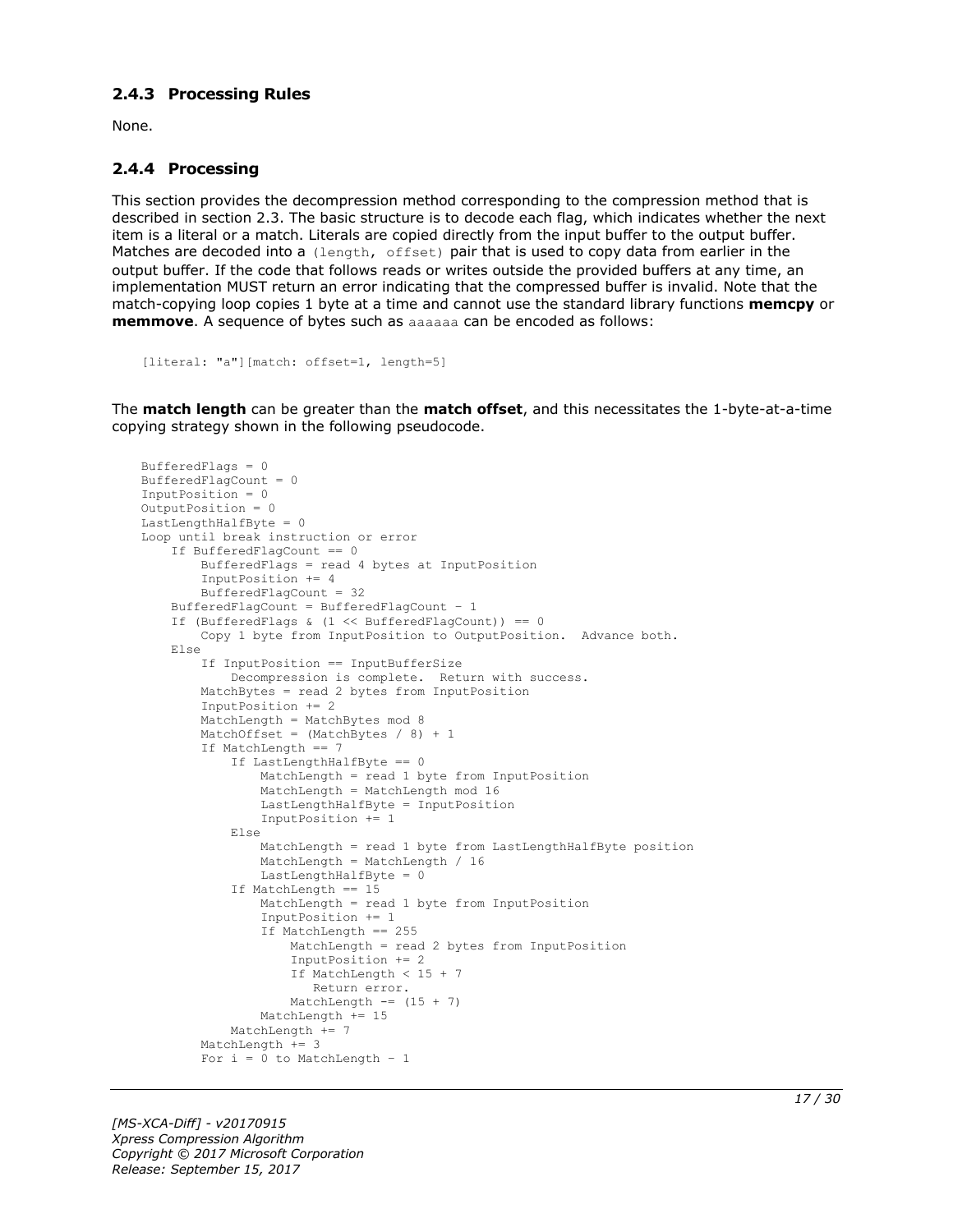### <span id="page-17-0"></span>**2.5 LZNT1 Algorithm Details**

The LZNT1 algorithm employs a grammar common to LZ77 variants, making use of LZ77 [UASDC] literals and matches and using the characteristic processing. The LZNT1 algorithm is comparable to the Plain LZ77 variant, which implements the features of LZ77 through a specialized buffer format as specified in section 2.3 and section 2.4. Key differences between the "plain" and LZNT1 variants include the following:

- LZNT1 uses a less complex process to encode lengths.
- LZNT1 varies the number of bits used to encode length and distance, whereas the sizes of the Plain LZ77-encoded fields are fixed.
- LZNT1 groups flags in bytes; Plain LZ77 groups them in 4-byte DWORDs.
- The LZNT1 buffer is structured as a series of chunks that can be independently decompressed.

#### <span id="page-17-1"></span>**2.5.1 Abstract Data Model**

This section describes a conceptual model of possible data organization that an implementation maintains to participate in this algorithm. The described organization is provided to facilitate the explanation of how the algorithm behaves. This document does not mandate that implementations adhere to this model as long as their external behavior is consistent with that described in this document.

The following elements are specific to this algorithm.

**Chunks:** Segments of data that are compressed, uncompressed, or that denote the end of the buffer.

**Chunk header:** The header for a compressed or uncompressed chunk of data.

- **Flag bytes:** A bit flag whose bits, read from low order to high order, specify the formats of the data elements that follow. For example, bit 0 corresponds to the first data element, bit 1 to the second, and so on. If the bit corresponding to a data element is set, the element is a 2-byte compressed word; otherwise, it is a 1-byte literal value.
- **Flag group:** A flag byte followed by zero or more data elements, each of which is a single literal byte or a 2-byte compressed word.

#### <span id="page-17-2"></span>**2.5.1.1 Buffer Format**

The LZNT1 algorithm relies on the use of a specific buffer format in its implementation of LZ77. The compression algorithm produces a buffer format of the following grammatical structure:

```
<Buffer> ::= <Chunk> <Buffer> | <Chunk>
<Chunk> ::= <Compressed_chunk> | 
             <Uncompressed_chunk> |
            End of buffer
<Uncompressed_chunk> ::= Chunk_header Uncompressed_data
<Compressed_chunk> ::= Chunk_header <Flag_group>
<Flag_group> ::= <Flag_data> <Flag_group> | <Flag_data>
<Flag data> ::=
    Flag byte <Data> <Data> <Data> <Data> <Data> <Data> <Data> <Data> <Data> <Data> <Data> <Data> <Data
   | Flag_byte <Data> <Data> <Data> <Data> <Data> <Data> <Data>
```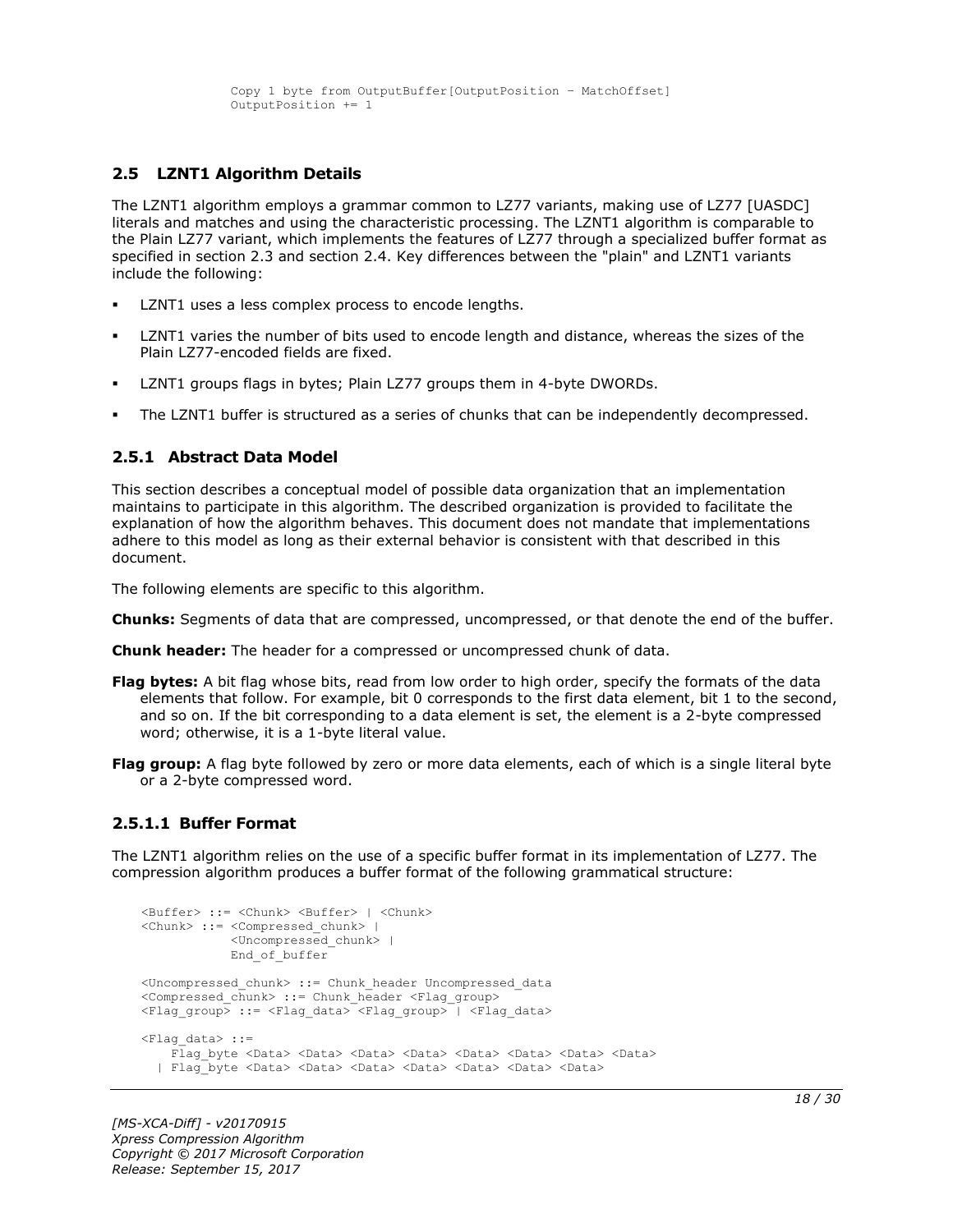```
 | Flag_byte <Data> <Data> <Data> <Data> <Data> <Data>
  | Flag_byte <Data> <Data> <Data> <Data> <Data>
  | Flag_byte <Data> <Data> <Data> <Data>
  | Flag_byte <Data> <Data> <Data> 
  | Flag_byte <Data> <Data>
  | Flag_byte <Data> 
<Data> ::= Literal | Compressed_word
```
A compressed data buffer consists of one or more **chunks**. A chunk is either compressed, uncompressed, or it denotes the end of the buffer. If the chunk is uncompressed, it contains a **chunk header** followed by uncompressed data; if it is compressed, it contains a chunk header followed by a series of one or more pieces of flagged data. Finally, a piece of flagged data consists of a **flag byte** that is followed by no more than 8 individual data elements.

The following sections describe the structure of each of these grammatical elements, including constraints on their usage that are not expressed in the raw grammar.

# <span id="page-18-0"></span>**2.5.1.2 Buffers and Chunks**

A compressed buffer consists of a series of one or more compressed output **chunks**. Each chunk begins with a 16-bit header.

If both bytes of the header are 0, the header is an *End\_of\_buffer* terminal that denotes the end of the compressed data stream.

Otherwise, the header MUST be formatted as follows:

- Bit 15 indicates whether the chunk contains compressed data.
- Bits [14:12] contain a signature indicating the format of the subsequent data.
- Bits [11:0] contain the size of the compressed chunk, minus three bytes.

Bit 15 indicates whether the chunk contains compressed data. If this bit is zero, the **chunk header** is followed by uncompressed literal data. If this bit is set, the next byte of the chunk is the beginning of a *Flag\_group* nonterminal that describes some compressed data.

Bits 14 down to 12 contain a signature value. This value MUST always be 3 (unless the header denotes the end of the compressed buffer).

Bits 11 down to 0 contain the size of the compressed chunk minus three bytes. This size otherwise includes the size of any metadata in the chunk, including the chunk header. If the chunk is uncompressed, the total amount of uncompressed data therein can be computed by adding 1 to this value (adding 3 bytes to get the total chunk size, then subtracting 2 bytes to account for the chunk header).

The *End\_of\_buffer* character is not required to terminate the compressed buffer. The character is used, however, if space allows. For example, given 20 kilobytes (KB) of uncompressed data and a 10 KB buffer to contain the compressed data, if the size of the compressed data (including metadata) is exactly 10 KB, the capacity of the buffer has been met. In such a case, the *End\_of\_buffer* terminal is not written.

Because the presence of this terminal is not guaranteed, the size of the compressed data MUST be known before data in this format is decompressed.

If an *End\_of\_buffer* terminal is added, the size of the final compressed data is considered not to include the size of the *End\_of\_buffer* terminal.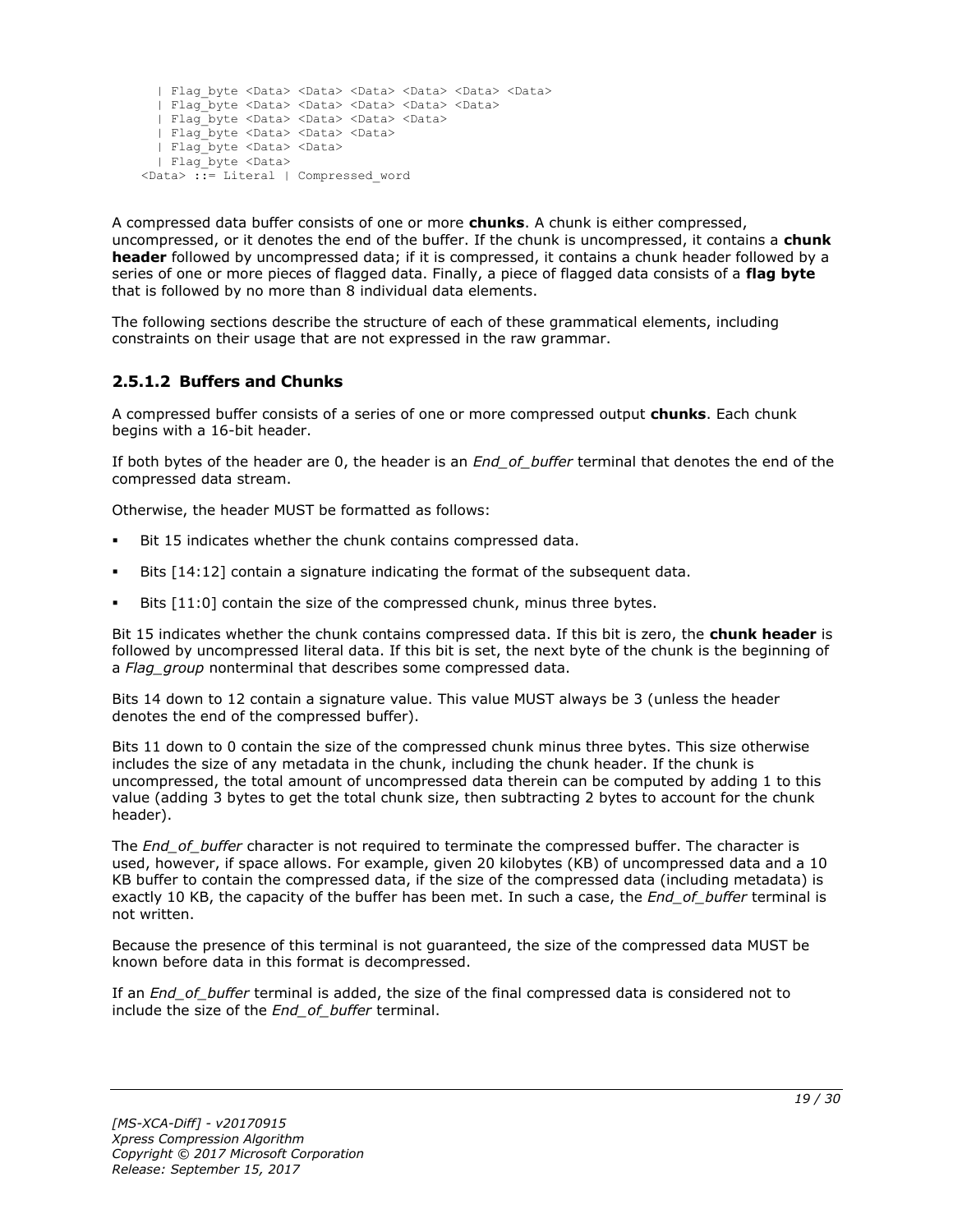### <span id="page-19-0"></span>**2.5.1.3 Flag Groups**

If a **chunk** is compressed, its **chunk header** is immediately followed by the first byte of a *Flag\_group* nonterminal.

A **flag group** consists of a **flag byte** followed by zero or more data elements. Each data element is either a single literal byte or a two-byte compressed word. The individual bits of a **flag byte**, taken from low-order bits to high-order bits, specify the formats of the subsequent data elements (such that bit 0 corresponds to the first data element, bit 1 to the second, and so on). If the bit corresponding to a data element is set, the element is a two-byte compressed word; otherwise, it is a one-byte literal.

#### <span id="page-19-1"></span>**2.5.1.4 Data Elements**

A data element MUST either be an uncompressed literal or a compressed word. An uncompressed literal is a byte of data that was not compressed and can therefore be treated as part of the uncompressed data stream. A compressed word is a two-byte value that contains a length and a displacement and whose format varies depending on the portion of the data that is being processed.

Each compressed word consists of a D-bit displacement in the high-order bits and an L-bit length in the low-order bits, subject to the constraints that  $4 \leq D \leq 12$ ,  $4 \leq L \leq 12$ , and  $D + L = 16$ . The displacement in a compressed word is the difference between the current location in the uncompressed data (either the current read point when compressing or the current write point when decompressing) and the location of the uncompressed data corresponding to the compressed word, minus one byte. The length is the amount of uncompressed data that can be found at the appropriate displacement, minus three bytes. While using the compressed buffers, the stored displacement must be incremented by 1 and the stored length must be incremented by 3, to get the actual displacement and length.

For example, the input data for a given compression consists of the following stream:

F F G A A G F E D D E F F E E | F F G A A G F E D D E F E D D

In this case, the data prior to the vertical bar has already been compressed. The next 12 characters of the input stream match the first 12 characters of the data that was already compressed. Moreover, the distance from the current input pointer to the start of this matching string is 15 characters. This can be described by the  $\langle$ displacement, length> pair of  $\langle$ 15, 12>.

Decompression of this data produces the first portion of the input stream:

F F G A A G F E D D E F F E E |

The next data element is a <15,  $12$  bisplacement-length pair. The start of the uncompressed data is 15 characters behind the last character in the already uncompressed data, and the length of the data to read is 12 characters. Decompression results in the following buffer.

F F G A A G F E D D E F F E E F F G A A G F E D D E F |

This matches the original data stream.

F F G A A G F E D D E F F E E F F G A A G F E D D E F E D D

The sizes of the displacement and length fields of a compressed word vary with the amount of uncompressed data in the current chunk that has already been processed. The format of a given compressed word is determined as follows: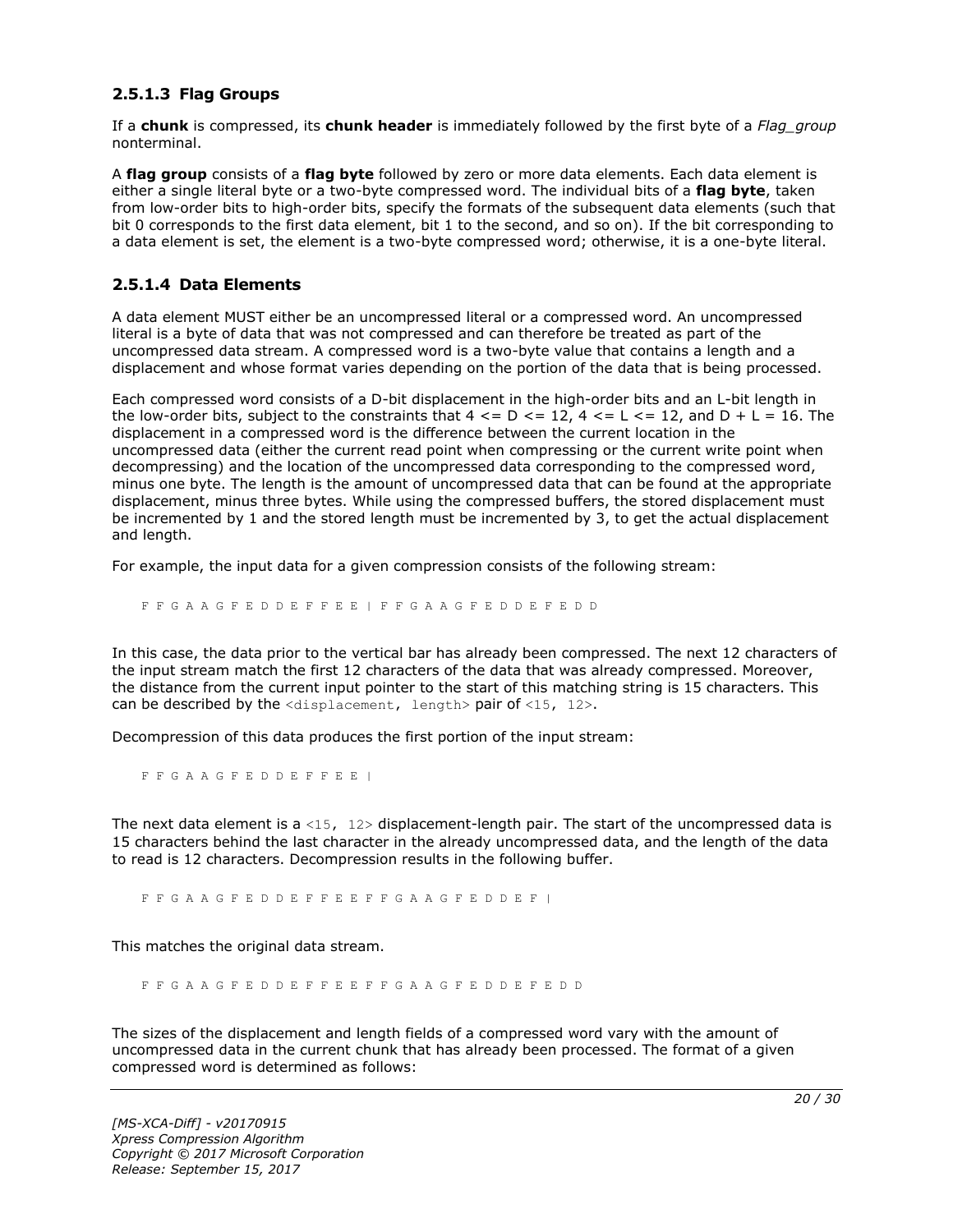Let U be the amount of uncompressed data that has already been processed in the current chunk (either the amount that has been read when compressing data or the amount that has been written when decompressing data).

Note that U depends on the offset from the start of a chunk and not the offset from the beginning of the uncompressed data.

Then let M be the largest value in  $[4...12]$  such that  $2^{M-1} < U$ , or 4 if there is no such value.

A compressed word then has the format  $D = M$  and  $L = 16 - M$ , with the displacement occupying D high-order bits and the length occupying L low-order bits.

# <span id="page-20-0"></span>**2.5.2 Initialization**

None.

# <span id="page-20-1"></span>**2.5.3 Processing Rules**

Input streams are compressed in units of 4096 bytes. The process of creating a chunk is complete if at least 4096 bytes of data or the remainder of the input buffer is compressed. If the data remains in the input buffer, the processing of a new chunk is started.

Lempel-Ziv compression does not require that the entirety of the data to which a compressed word refers actually be in the uncompressed buffer when the word is processed. In other words, it is not required that  $(U -$  displacement + length < U). Therefore, when processing a compressed word, data MUST be copied from the start of the uncompressed target region to the end—that is, the byte at (U – displacement) MUST be copied first, then  $(U -$  displacement  $+ 1)$ , and so on, because the compressed word might refer to data that will be written during decompression.

Some of the bits in a flag byte might not be used. To process compressed buffers, the size of the compressed chunk that is stored in the chunk header MUST be used to determine the position of the last valid byte in the chunk. The size value MUST ignore flag bits that correspond to bytes outside the chunk.

# <span id="page-20-2"></span>**2.5.4 Processing**

For a discussion of LZ77 processing similar to that of the LZNT1 variant, see sections 2.3 and 2.4 on Plain LZ77 compression and decompression.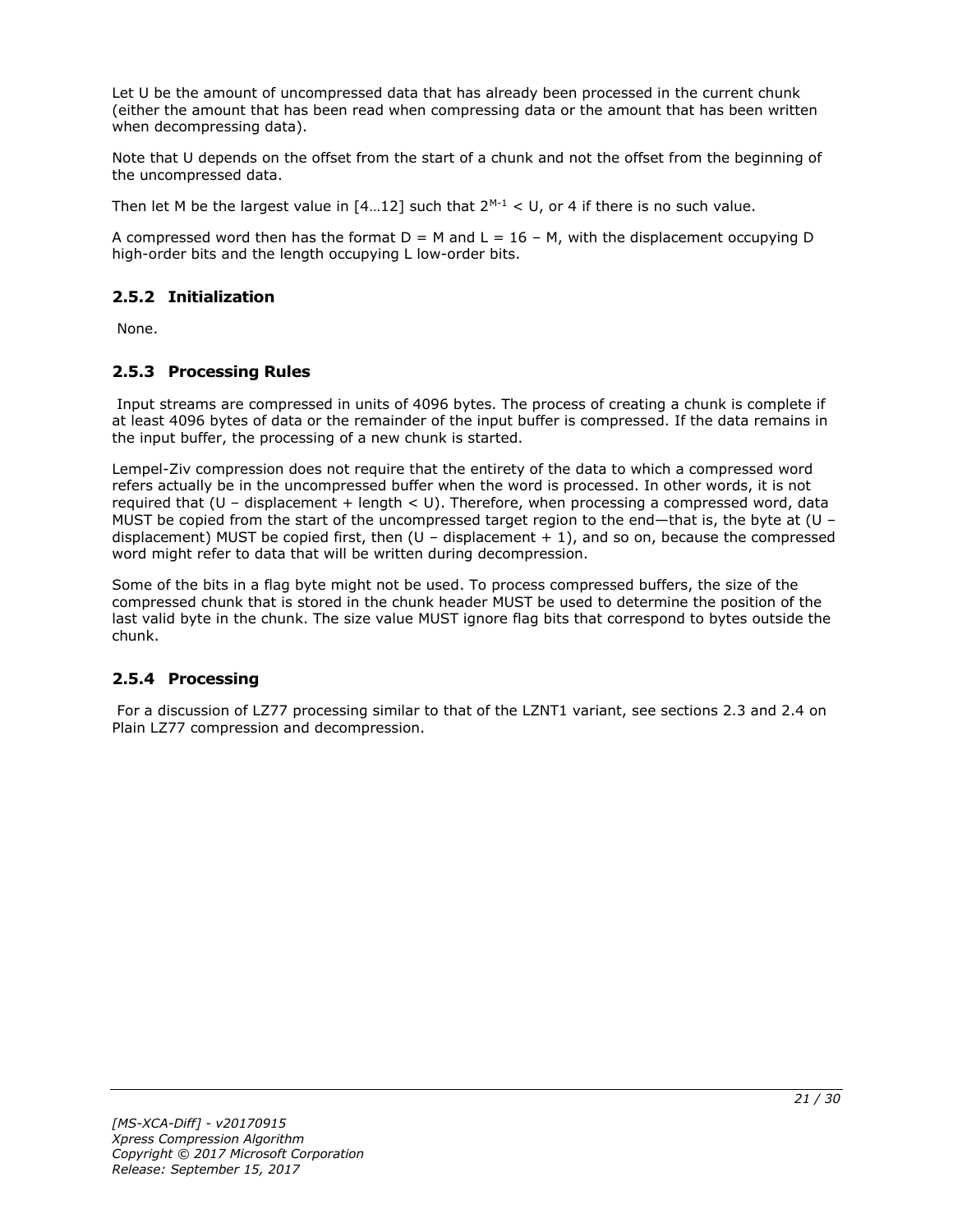# <span id="page-21-0"></span>**3 Algorithm Examples**

# <span id="page-21-1"></span>**3.1 LZ77**

With the Plain LZ77 variant of the algorithm, the uncompressed ASCII string abcdefghijklmnopgrstuvwxyz is compressed as follows, in hexadecimal.

3f 00 00 00 61 62 63 64 65 66 67 68 69 6a 6b 6c 6d 6e 6f 70 71 72 73 74 75 76 77 78 79 7a

The first 4 bytes encode the first 32 literal or match flags (in this case, 26 zero bits, representing the 26 literals to follow, then 6 one bits, because any extra flag bits are ones). The next 26 bytes are the ASCII representation of the input string.

The uncompressed input is the 300-byte ASCII string:

abcabcabcabcabcabcabcabcabcabcabcabcabcabcabcabcabcabcabcabcabcabcabcabcabcabcabcabcabcabcabc abcabcabcabcabcabcabcabcabcabcabcabcabcabcabcabcabcabcabcabcabcabcabcabcabcabcabcabcabcabcabc abcabcabcabcabcabcabcabcabcabcabcabcabcabcabcabcabcabcabcabcabcabcabcabcabcabcabcabcabcabcabc abcabcabcabcabcabcabc

In this case, using Plain LZ77, those 300 bytes are encoded as follows:

ff ff ff 1f 61 62 63 17 00 0f ff 26 01

This is the encoding of abc [match: distance =  $3$ , length = 297].

#### <span id="page-21-2"></span>**3.2 LZ77+Huffman**

The uncompressed ASCII string abcdefghijklmnopqrstuvwxyz is compressed as a sequence of literals, as follows, in hexadecimal.

00 00 00 00 00 00 00 00 00 00 00 00 00 00 00 00 00 00 00 00 00 00 00 00 00 00 00 00 00 00 00 00 00 00 00 00 00 00 00 00 00 00 00 00 00 00 00 00 50 55 55 55 55 55 55 55 55 55 55 45 44 04 00 00 00 00 00 00 00 00 00 00 00 00 00 00 00 00 00 00 00 00 00 00 00 00 00 00 00 00 00 00 00 00 00 00 00 00 00 00 00 00 00 00 00 00 00 00 00 00 00 00 00 00 00 00 00 00 00 00 00 00 00 00 00 00 00 00 04 00 00 00 00 00 00 00 00 00 00 00 00 00 00 00 00 00 00 00 00 00 00 00 00 00 00 00 00 00 00 00 00 00 00 00 00 00 00 00 00 00 00 00 00 00 00 00 00 00 00 00 00 00 00 00 00 00 00 00 00 00 00 00 00 00 00 00 00 00 00 00 00 00 00 00 00 00 00 00 00 00 00 00 00 00 00 00 00 00 00 00 00 00 00 00 00 00 00 00 00 00 00 00 00 00 00 00 00 00 00 00 00 00 00 00 00 00 00 00 00 00 00 00 00 00 00 00 d8 52 3e d7 94 11 5b e9 19 5f f9 d6 7c df 8d 04 00 00 00 00

The first 256 bytes represent the Huffman code lengths. In this case, most of these values are zero because those symbols are not used. The few nonzero values represent the code lengths (5 bits or 4 bits in this case) of the literal symbols corresponding to the ASCII characters of the lowercase alphabet, as well as the end-of-file (EOF) symbol (symbols index 256). The last few bytes in the buffer are the Huffman encoding of the string abcdefghijklmnopgrstuvwxyz[EOF].

The uncompressed data is the following 300-byte ASCII string:

abcabcabcabcabcabcabcabcabcabcabcabcabcabcabcabcabcabcabcabcabcabcabcabcabcabcabcabcabcabcabc abcabcabcabcabcabcabcabcabcabcabcabcabcabcabcabcabcabcabcabcabcabcabcabcabcabcabcabcabcabcabc abcabcabcabcabcabcabcabcabcabcabcabcabcabcabcabcabcabcabcabcabcabcabcabcabcabcabcabcabcabcabc abcabcabcabcabcabcabc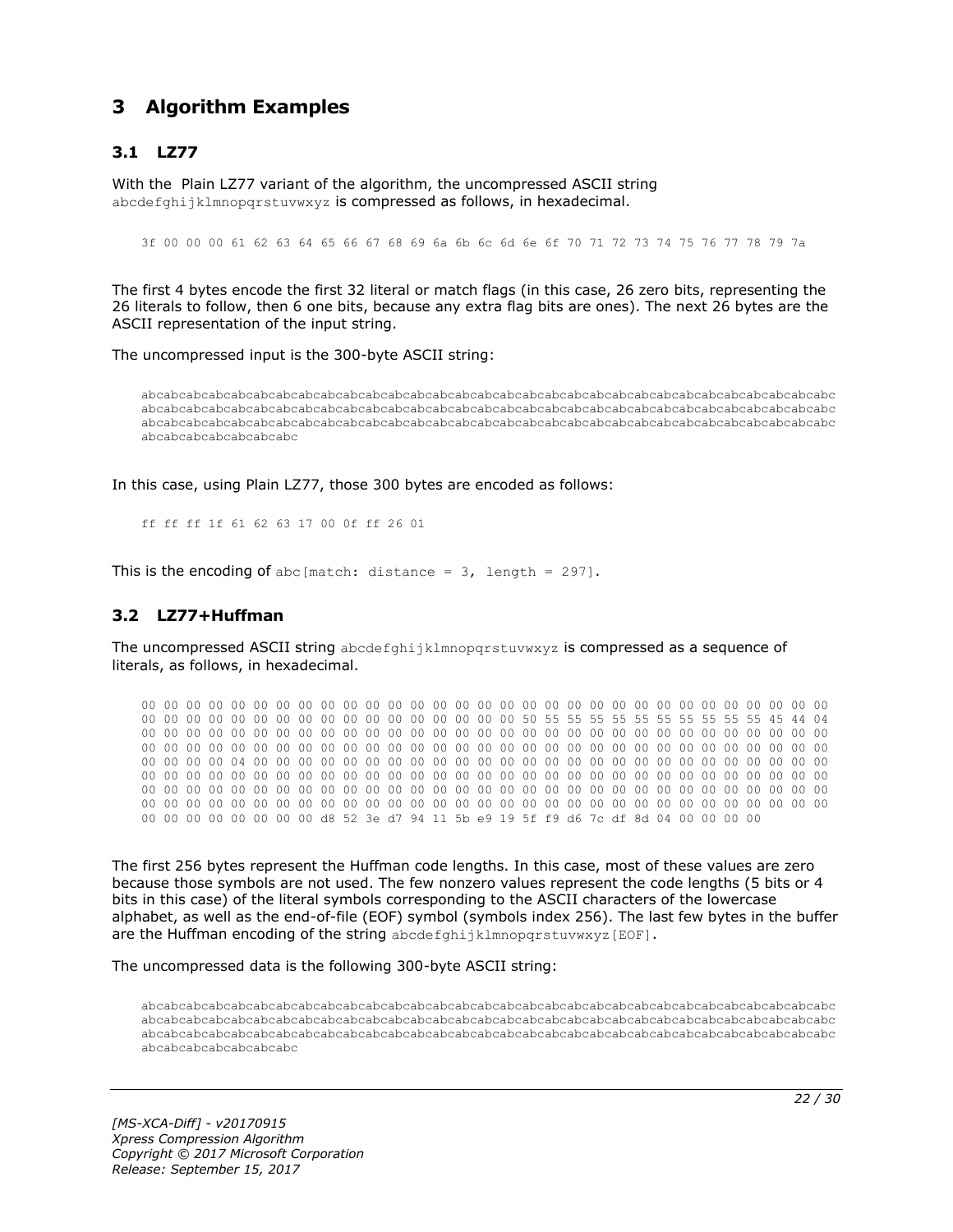#### The LZ77+Huffman algorithm encodes it as follows:

00 00 00 00 00 00 00 00 00 00 00 00 00 00 00 00 00 00 00 00 00 00 00 00 00 00 00 00 00 00 00 00 00 00 00 00 00 00 00 00 00 00 00 00 00 00 00 00 30 23 00 00 00 00 00 00 00 00 00 00 00 00 00 00 00 00 00 00 00 00 00 00 00 00 00 00 00 00 00 00 00 00 00 00 00 00 00 00 00 00 00 00 00 00 00 00 00 00 00 00 00 00 00 00 00 00 00 00 00 00 00 00 00 00 00 00 00 00 00 00 00 00 00 00 00 00 00 00 02 00 00 00 00 00 00 00 00 00 00 00 00 00 00 20 00 00 00 00 00 00 00 00 00 00 00 00 00 00 00 00 00 00 00 00 00 00 00 00 00 00 00 00 00 00 00 00 00 00 00 00 00 00 00 00 00 00 00 00 00 00 00 00 00 00 00 00 00 00 00 00 00 00 00 00 00 00 00 00 00 00 00 00 00 00 00 00 00 00 00 00 00 00 00 00 00 00 00 00 00 00 00 00 00 00 00 00 00 00 00 00 00 00 00 00 00 00 00 00 00 00 00 00 00 00 00 00 a8 dc 00 00 ff 26 01

The first 256 bytes are the Huffman code lengths. The nonzero symbols are the literals 'a', 'b', and 'c'; the EOF symbol; and one match symbol. The last few bytes encode abc[match: distance=3, length=297][EOF]. This example illustrates how long match lengths are encoded. In the last bytes of the compressed data, note the calculation  $0x126 = 294 = 297 - 3$ . Because it is the minimum match length, 3 is subtracted from each match length before it is encoded.

### <span id="page-22-0"></span>**3.3 LZNT1**

The following shows an example of LZ77 compression in which the compressed word references data that is not wholly contained in the uncompressed buffer at the time when the word is processed. In this scenario, the compressed word is processed by copying data from the start of the uncompressed target region to the end.

The following ANSI string, including the terminal NUL, is 142 bytes in length.

F# F# G A A G F# E D D E F# F# E E F# F# G A A G F# E D D E F# E D D E E F# D E F# G F# D E F# G F# E D E A F# F# G A A G F# E D D E F# E D D

The algorithm, using the standard compression engine, produces the following hexadecimal output with a length of 59 bytes.

| 0x00000000: 38 b0 88 46 23 20 00 20 |  |  |  |  |
|-------------------------------------|--|--|--|--|
| 0x00000008: 47 20 41 00 10 a2 47 01 |  |  |  |  |
| 0x00000010: a0 45 20 44 00 08 45 01 |  |  |  |  |
| 0x00000018: 50 79 00 c0 45 20 05 24 |  |  |  |  |
| 0x00000020: 13 88 05 b4 02 4a 44 ef |  |  |  |  |
| 0x00000028: 03 58 02 8c 09 16 01 48 |  |  |  |  |
| 0x00000030: 45 00 be 00 9e 00 04 01 |  |  |  |  |
| 0x00000038: 18 90 00                |  |  |  |  |

The compressed data is contained in a single chunk. The chunk header, interpreted as a 16-bit value, is 0xB038. Bit 15 is 1, so the chunk is compressed; bits 14 through 12 are the correct signature value (3); and bits 11 through 0 are decimal 56, so the chunk is 59 bytes in size.

The next byte, 0x88, is a flag byte. Bits 0, 1, and 2 of this byte are clear, so the next 3 bytes are not compressed. They are 0x46 ('F'), 0x23 ('#'), and 0x20 (a space). The output stream now contains "F# ".

Bit 3 of the flag byte is set, however, so the next two bytes are part of a compressed word; in this case, that word is 0x2000. Here, the offset from the start of the uncompressed data, U, is 3 bytes; there is no value M such that M  $>= 4$  and  $2^{M-1} < U$ , so the compressed word has 4 bits of displacement and 12 bits of length. The stored displacement is 2 (0010) and the stored length is 0 (0000 0000 0000); the actual displacement is 3 (2 + 1 = 3) and the length is 3 (0 + 3 = 3). The next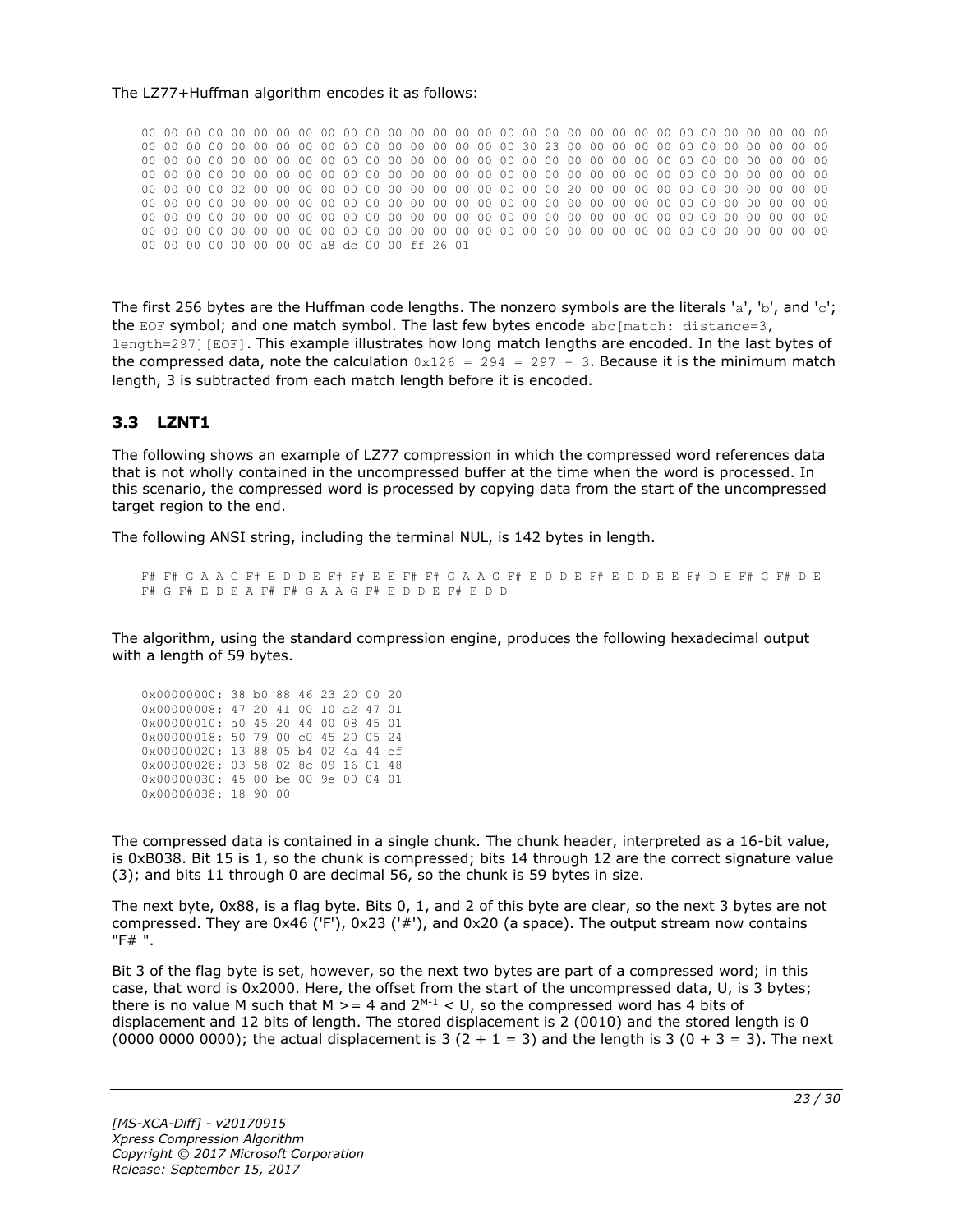3 characters of uncompressed data are "F# ", which results in an uncompressed string of length 6: "F# F# ".

Bits 4 through 6 of the flag byte are clear, so the next three bytes are literals: 0x47 ('G'), 0x20 (a space), and 0x41 ('A'). The string is now "F# F# G A". Bit 7 is set, so the next two bytes are a compressed word, 0x1000. The offset from the start of the chunk is 9 bytes, so the compressed word once again has 4 bits of displacement and 12 bits of length. The stored displacement is 1 (0001) and the stored length is 0 (0000 0000 0000); thus, the final displacement is 2 (1 + 1 = 2) and the final length is  $3(0 + 3 = 3)$ .

This is a case in which the current uncompressed length (9 bytes) minus the displacement plus the length (10 bytes) actually exceeds the amount of uncompressed data, so character-by-character copying from the beginning of the displaced region is important. The first character is a space, so the string is "F# F# G A "; the next character is an A, resulting in "F# F# G A A"; and the next is the space that was just written, resulting in "F# F# G A A ".

The rest of the decompression proceeds similarly.

The final flag byte is located at offset 0x37. This is the 56th byte of compressed data; only three bytes remain. The flag byte is 0x01, so the next two bytes are a single compressed word. The final byte is a literal value, 0x00. The remainder of the flag byte is ignored because no data remains in the buffer.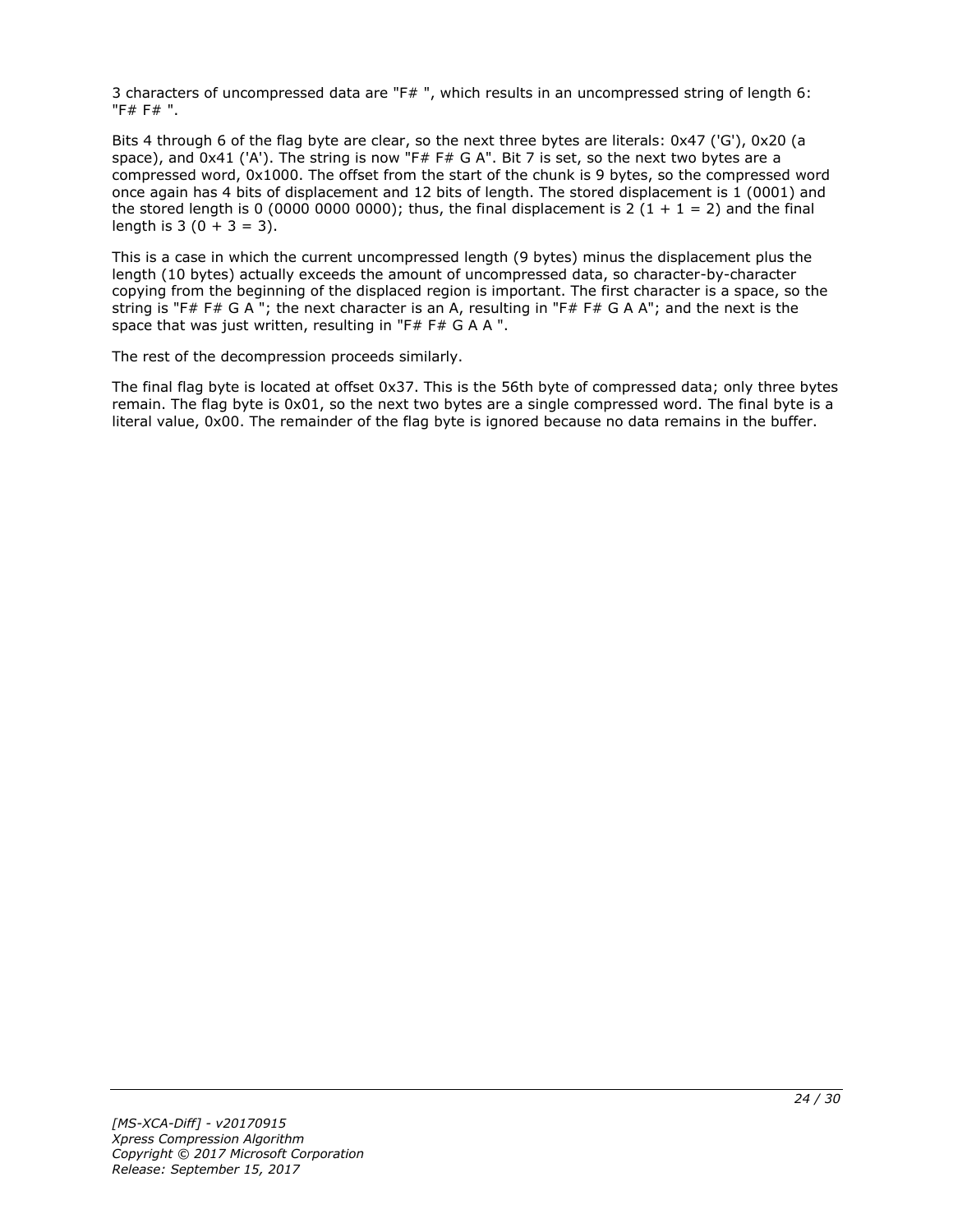# <span id="page-24-0"></span>**4 Security**

# <span id="page-24-1"></span>**4.1 Security Considerations for Implementers**

Implementers of the decompression method need to ensure that their code fails correctly on invalid input instead of overwriting memory locations outside the caller's output buffer. Implementers need to assume that the input buffer could be corrupted or might be maliciously constructed to cause the decompression function to read or write outside the buffers it is provided. A particularly subtle case involves guarding against integer/pointer overflow bugs when the input buffer contains long match lengths.

# <span id="page-24-2"></span>**4.2 Index of Security Parameters**

None.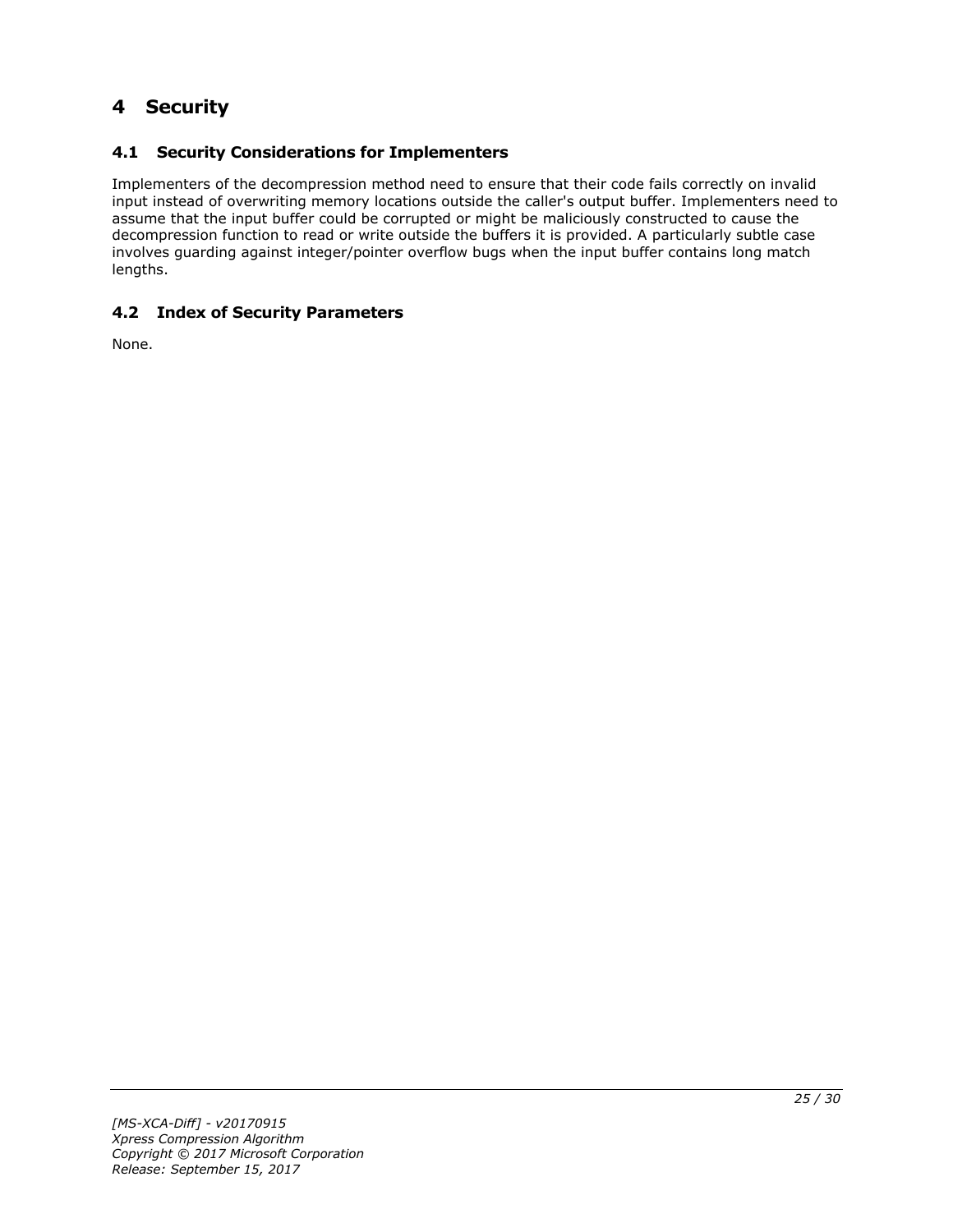# <span id="page-25-0"></span>**5 Appendix A: Product Behavior**

The information in this specification is applicable to the following Microsoft products or supplemental software. References to product versions include released service packsupdates to those products.

- Windows 2000 operating system
- Windows XP operating system
- Windows Server 2003 operating system
- Windows Server 2003 R2 operating system
- Windows Vista operating system
- Windows Server 2008 operating system
- Windows 7 operating system
- Windows Server 2008 R2 operating system
- Windows 8 operating system
- Windows Server 2012 operating system
- Windows 10 operating system
- Windows Server 2016 operating system
- Windows Server operating system

Exceptions, if any, are noted below-in this section. If a an update version, service pack or Quick Fix Engineering (QFEKnowledge Base (KB) number appears with thea product version, name, the behavior changed in that service pack or QFE-update. The new behavior also applies to subsequent service packs of the productupdates unless otherwise specified. If a product edition appears with the product version, behavior is different in that product edition.

Unless otherwise specified, any statement of optional behavior in this specification that is prescribed using the terms "SHOULD" or "SHOULD NOT" implies product behavior in accordance with the SHOULD or SHOULD NOT prescription. Unless otherwise specified, the term "MAY" implies that the product does not follow the prescription.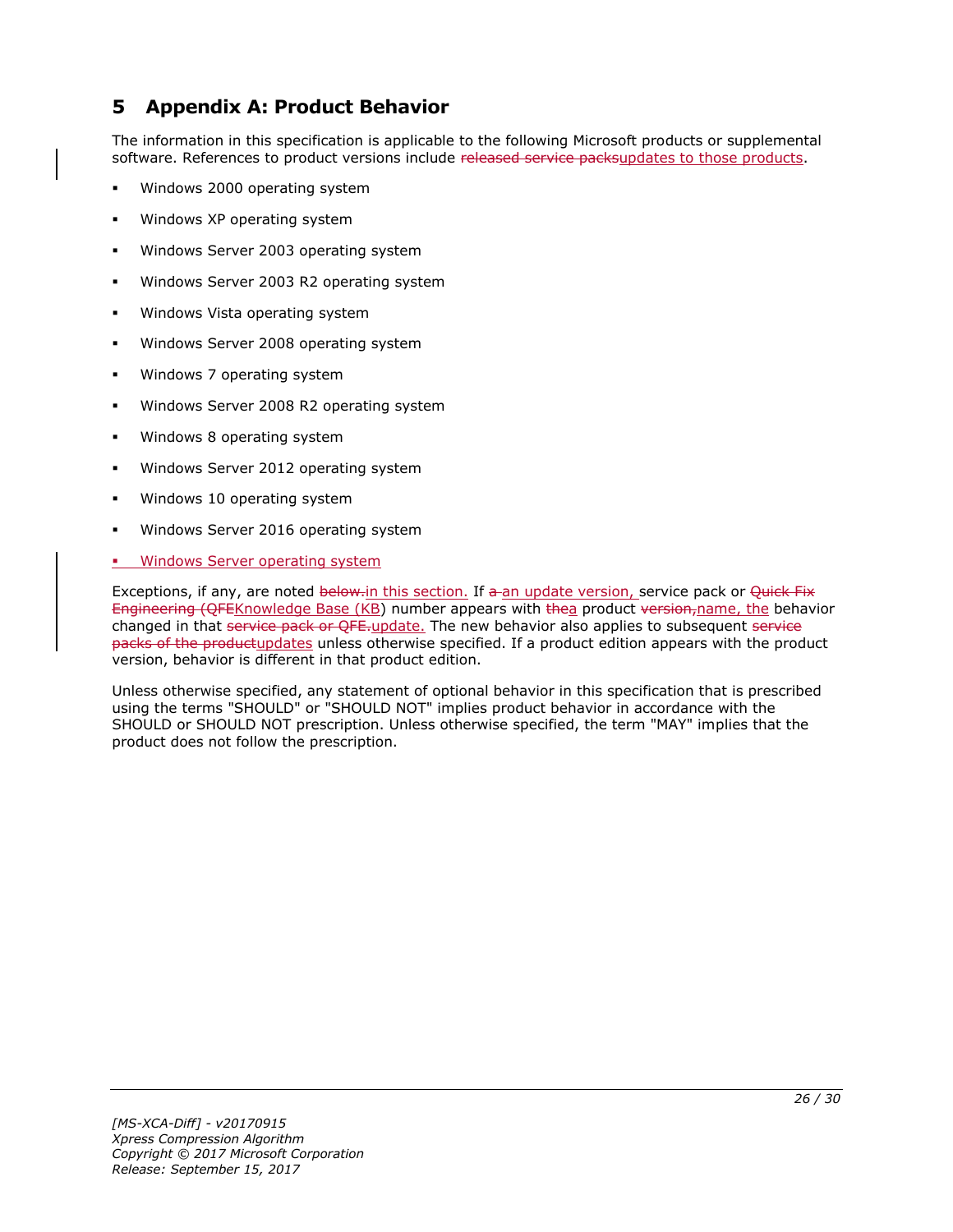# <span id="page-26-0"></span>**6 Change Tracking**

No table of This section identifies changes is available. The that were made to this document is either new or has had no changes since itsthe last release. Changes are classified as Major, Minor, or None.

The revision class **Major** means that the technical content in the document was significantly revised. Major changes affect protocol interoperability or implementation. Examples of major changes are:

- A document revision that incorporates changes to interoperability requirements.
- A document revision that captures changes to protocol functionality.

The revision class **Minor** means that the meaning of the technical content was clarified. Minor changes do not affect protocol interoperability or implementation. Examples of minor changes are updates to clarify ambiguity at the sentence, paragraph, or table level.

The revision class **None** means that no new technical changes were introduced. Minor editorial and formatting changes may have been made, but the relevant technical content is identical to the last released version.

The changes made to this document are listed in the following table. For more information, please contact dochelp@microsoft.com.

| <b>Section</b> | <b>Description</b>                                                                                | <b>Revision class</b> |
|----------------|---------------------------------------------------------------------------------------------------|-----------------------|
|                | 5 Appendix A: Product Behavior   Added Windows Server to the list of applicable products.   Major |                       |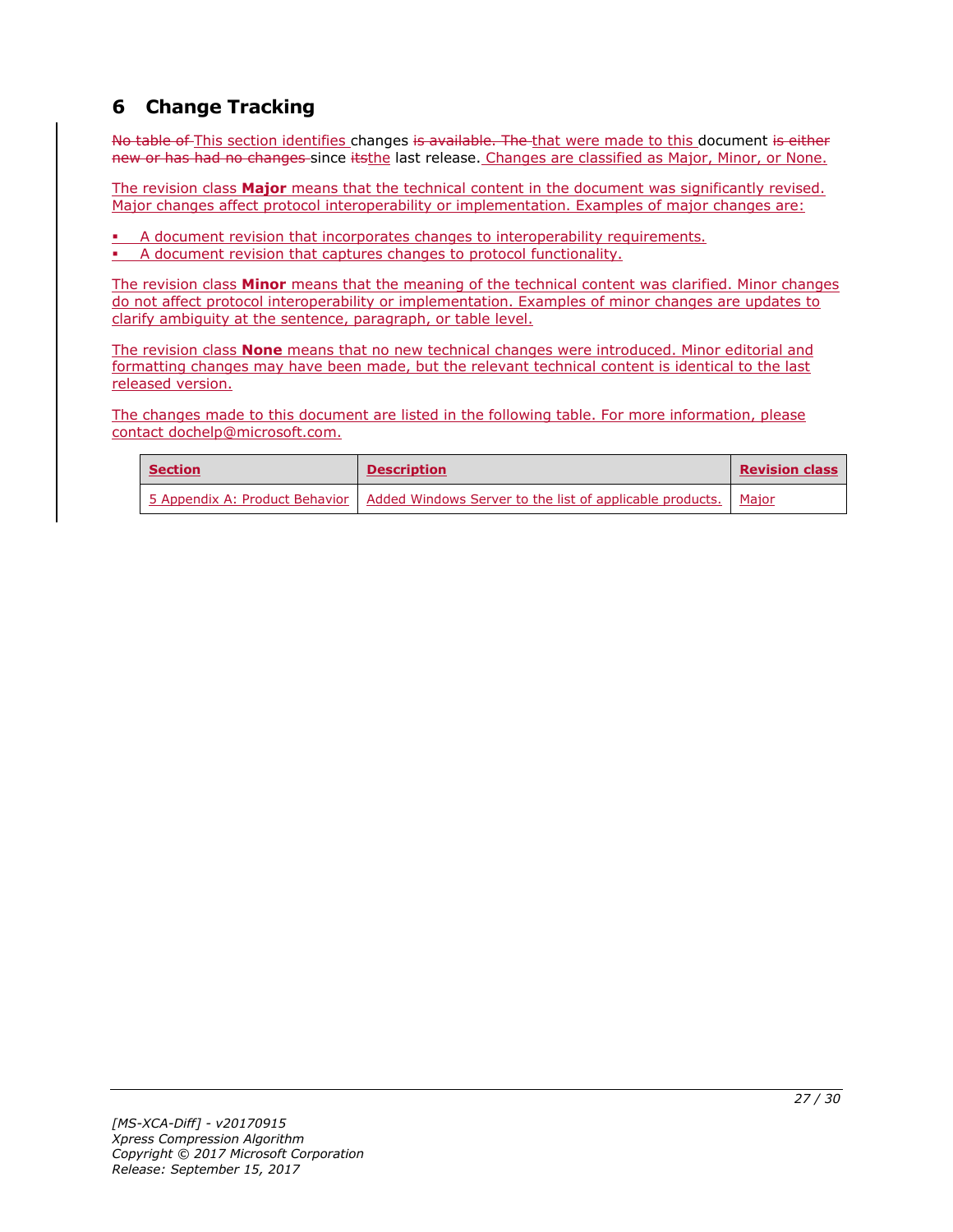#### <span id="page-27-0"></span>**Index**  $\overline{\mathbf{z}}$

### A

Abstract data model LZ77+Huffman compression algorithm 7 LZNT1 18 plain LZ77 compression algorithm 15 plain LZ77 decompression algorithm 16 Applicability 6

# **C**

Change tracking 27

# **D**

Data model - abstract LZ77+Huffman compression algorithm 7 LZ77+Huffman decompression algorithm 13 plain LZ77 compression algorithm 15 plain LZ77 decompression algorithm 16

### **E**

Examples LZ77 22 LZ77+Huffman 22 LZNT1 23

### **G**

Glossary 5

# **I**

Implementer - security considerations 25 Index of security parameters 25 Informative references 6 Initialization LZ77+Huffman compression algorithm 7 LZ77+Huffman decompression algorithm 13 LZNT1 21 plain LZ77 compression algorithm 15 plain LZ77 decompression algorithm 16 Introduction 5

### **L**

**7 Index**<br>
Abstract data model<br>
1.277+Huffman compression algo<br>
plain 1.277 compression algo<br>
plain 1.277 decompression a<br>
plain 1.277 decompression a<br> **C**<br>
Change tracking 27<br> **D**<br>
Data model - abstract<br>
1.277+Huffman d LZ77 example 22 LZ77+Huffman Compression overview 7 LZ77+Huffman compression algorithm abstract data model 7 initialization 7 overview 7 phases final encoding 11 Huffman code construction 10 LZ77 7 processing rules 7 LZ77+Huffman decompression algorithm abstract data model 13

*[MS -XCA -Diff] - v20170915 Xpress Compression Algorithm Copyright © 2017 Microsoft Corporation* Release: September 15, 2017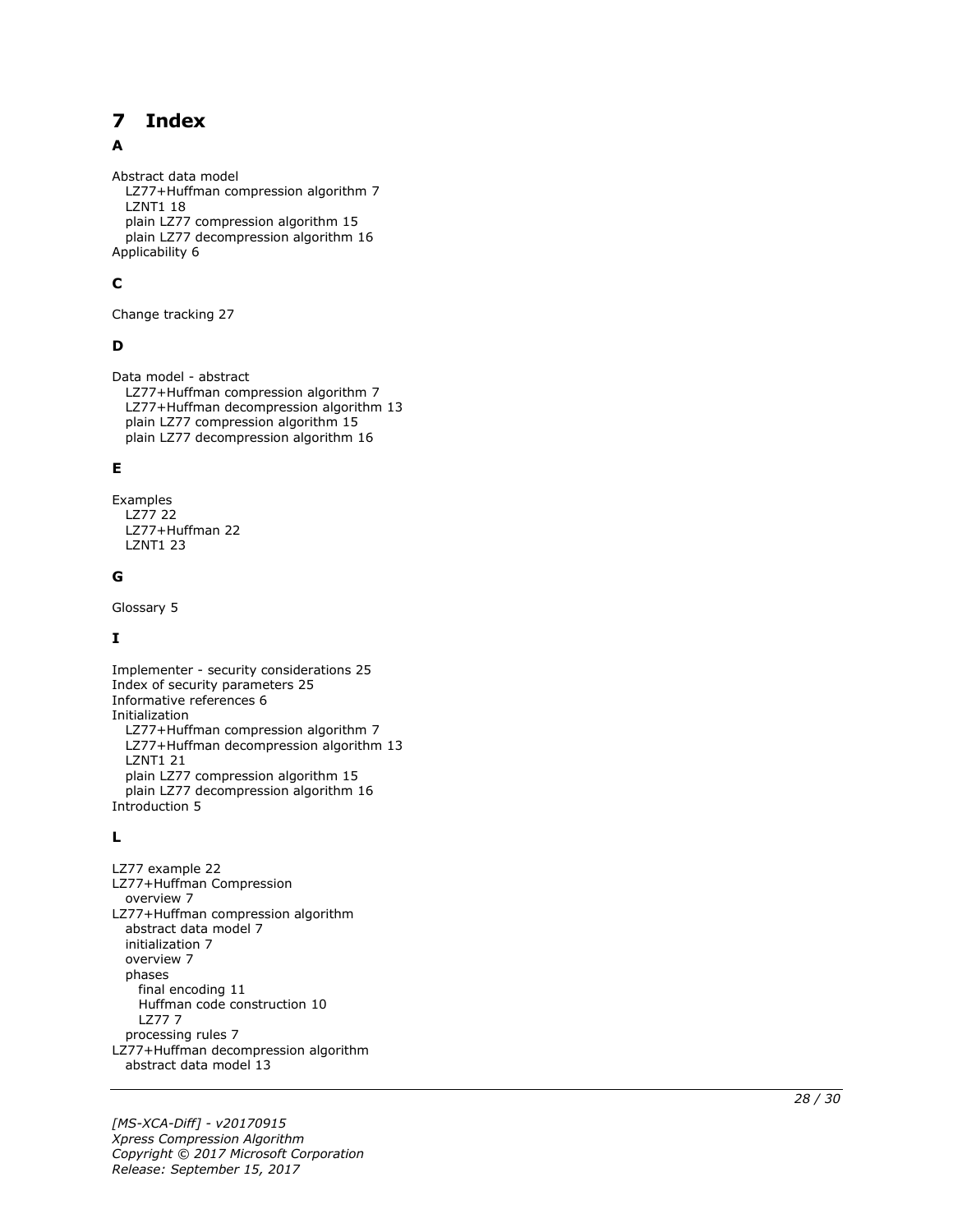initialization 13 processing 14 processing rules 13 LZ77+Huffman example 22 LZNT1 algorithm abstract data model 18 LZNT1 algorithm buffer format 18 LZNT1 algorithm details 18 LZNT1 algorithm initialization 21 LZNT1 algorithm processing 21 LZNT1 algorithm processing rules 21 LZNT1 example 23

#### **N**

Normative references 5

#### **O**

Overview (synopsis) 6

#### **P**

Parameters - security index 25 Phases - LZ77+Huffman compression algorithm final encoding 11 Huffman code construction 10 LZ77 7 Plain LZ77 compression algorithm abstract data model 15 initialization 15 processing 15 processing rules 15 Plain LZ77 decompression algorithm abstract data model 16 initialization 16 processing 17 processing rules 17 Processing LZ77+Huffman decompression algorithm 14 LZNT1 21 plain LZ77 compression algorithm 15 plain LZ77 decompression algorithm 17 Processing rules LZ77+Huffman compression algorithm 7 LZ77+Huffman decompression algorithm 13 LZNT1 21 plain LZ77 compression algorithm 1 5 plain LZ77 decompression algorithm 17 Product behavior 26

#### **R**

References informative 6 normative 5 Relationship to protocols and other algorithms 6

#### **S**

**Security**  implementer considerations 25 parameter index 25 Standards assignments 6

*[MS -XCA -Diff] - v20170915 Xpress Compression Algorithm Copyright © 2017 Microsoft Corporation Release: September 15, 2017*